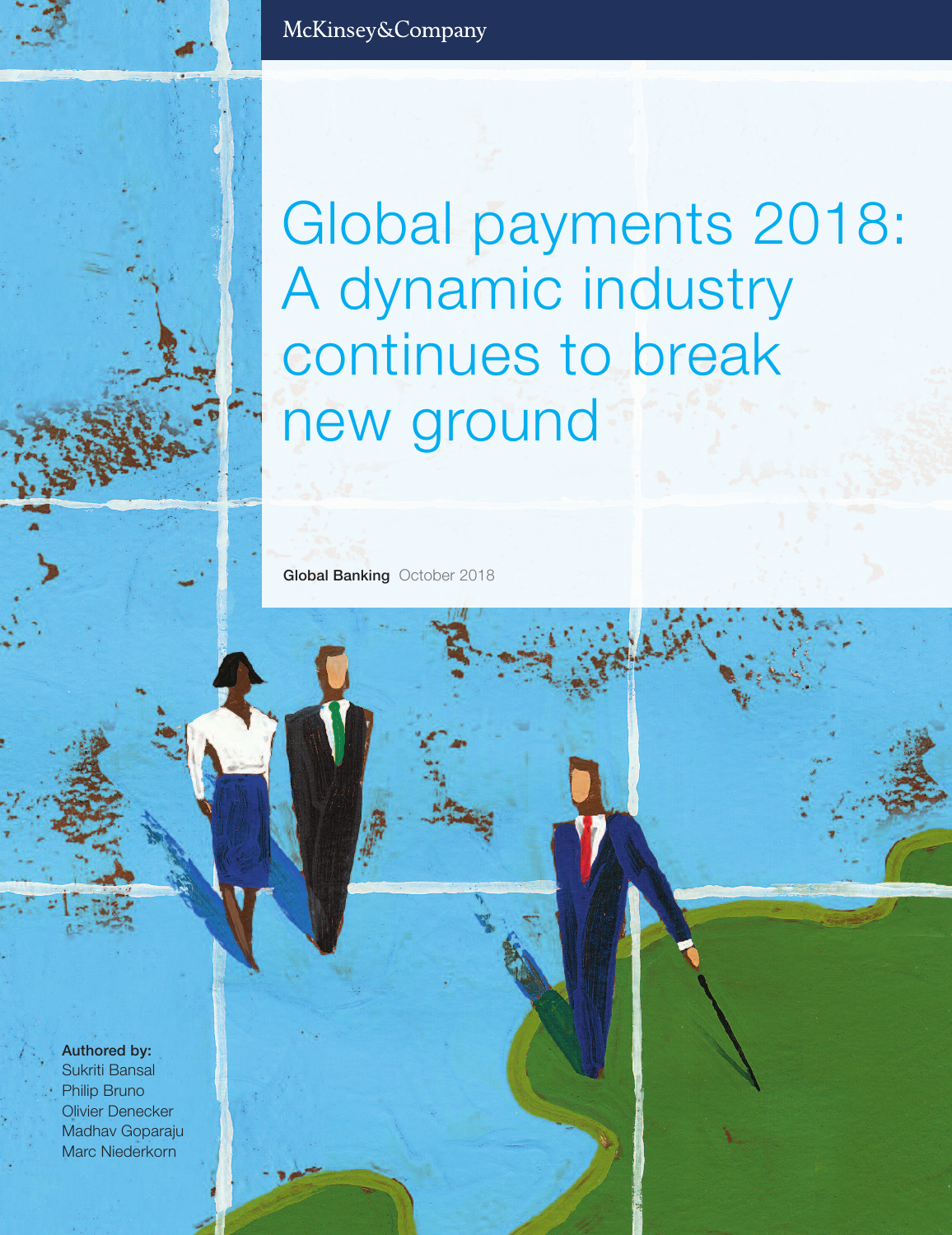## Introduction

The prominence of payments in the global financial services system has undeniably risen over the 12 years that McKinsey has formally tracked the sector's dynamics. Even against this backdrop, however, 2017's results are striking.

The 11 percent growth generated by payments which topped \$1.9 trillion in global revenue—is the largest annual increase we have measured in the past five years. The milestone of a \$2 trillion global industry is set to be surpassed two years sooner than expected, and a \$3 trillion threshold looms just beyond our five-year projection horizon.

Although the Asia-Pacific region—and China in particular—has unsurprisingly been the growth engine, there is no shortage of avenues, both geographic and channel-based, for firms of all countries and categories to pursue. In fact, the heady growth belies an industry in the midst of significant disruption, in which new and redesigned business models pose competitive threats. Even established firms in this robust sector may need to consider near-term transformation to ensure their position in the value chain.

Per-transaction revenue metrics are under intense pressure; fortunately, transaction growth fundamentals are healthy, creating opportunities to redesign back-office processes to continue to deliver impressive margins at scale despite shifting dynamics. This report builds upon a datadriven assessment with insights on the steps needed to engage profitably in the emerging payments landscape.

Following section 1's quantitative analysis of the \$1.9 trillion global payments market—exploring the factors behind recent double-digit growth as well as the five-year outlook—section 2 details opportunities in the lucrative but complex crossborder payments market. At times overlooked because of its relatively minor share of stated revenue, cross-border operations carry disproportionate weight due to their significant margins and connection to lucrative broader corporate banking relationships.

The importance of ecommerce and the shift toward digital payments methods has been well documented. Section 3 considers the real-time implications of this transition and suggests avenues for engagement, notably the growing omnichannel imperative.

In section 4, we address payments in the global transaction banking business, a large and growing sector that faces a unique set of challenges. The imperative here is for incumbent firms to proactively update strategies to better align with market realities, and, ideally, to find common ground for collaboration with fintechs to produce even more powerful offerings.

The insights in this report are based on the 2017 version of McKinsey's Global Payments Map, which has been the industry's premier source of information on worldwide payments transactions and revenues for two decades. The map gathers and analyzes data from more than 40 countries.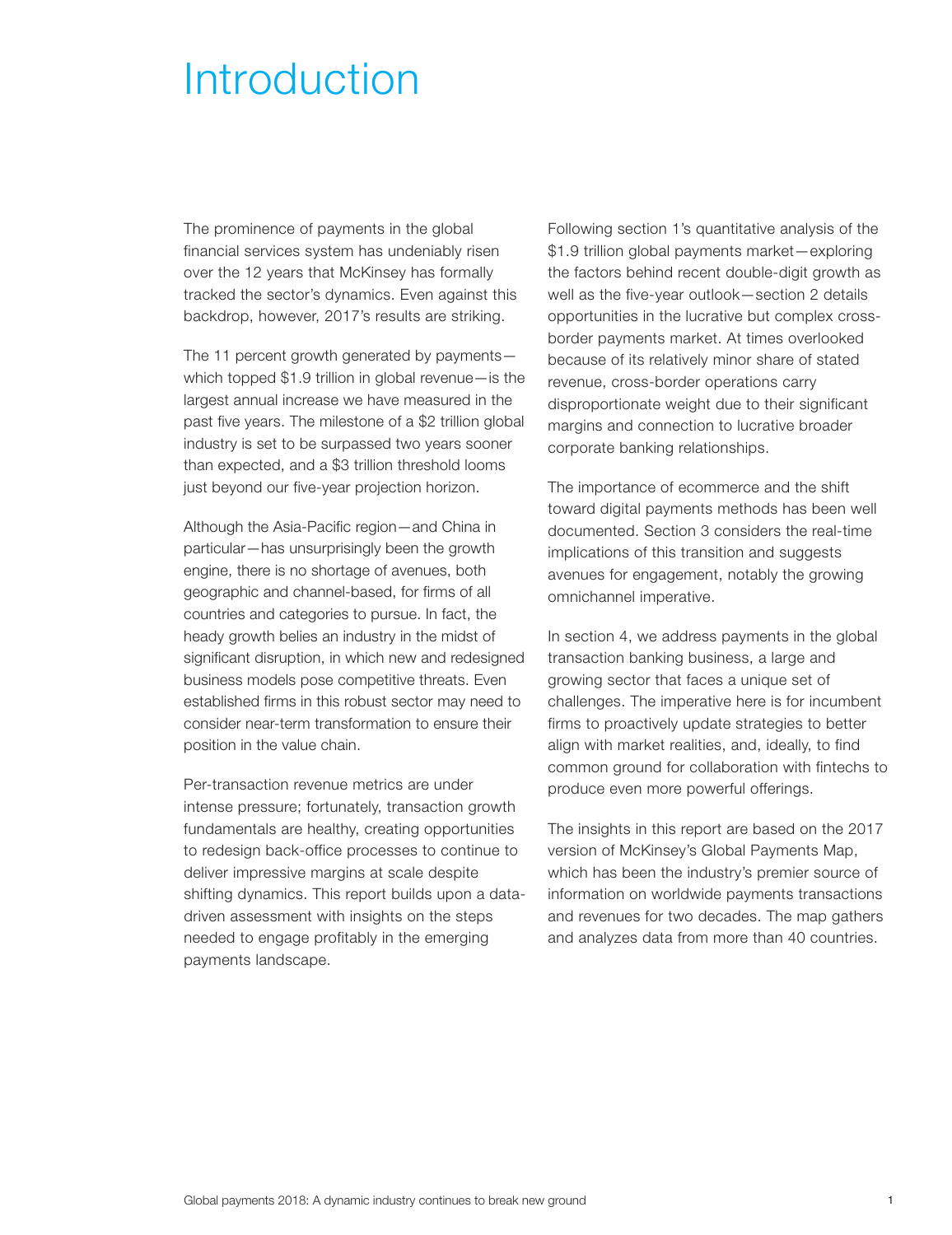# Expansive growth, targeted opportunities

Global payments revenues swelled to \$1.9 trillion in 2017, the best single year of growth in the last five years (Exhibit 1). In last year's report we forecast that payments would become a \$2 trillion business by 2020. Indeed, 2017's market performance was so robust—its 11 percent growth rate fueled by continuing strength in the Asia-Pacific corridor—that global revenues are poised to surpass that \$2 trillion threshold in 2018, and to approach \$3 trillion within five years.

This rapid growth makes payments an expanding and increasingly important component of the

broader banking industry. After an extended period in which payments generated roughly 30 percent of overall banking revenues, this metric has turned sharply upward. Payments' continued prominence in banking revenues might come as a surprise, given the continued pressure on payments fees—increasing competition and regulatory pressure—and ongoing low-interest-rate environments in many developed economies. On the other hand, the trend makes sense, given healthy underlying fundamentals, including electronic transaction and digital commerce growth, and increasing

#### Exhibit 1

**Global payments revenues grew 11 percent in 2017, the highest rate in the last 5 years.** 

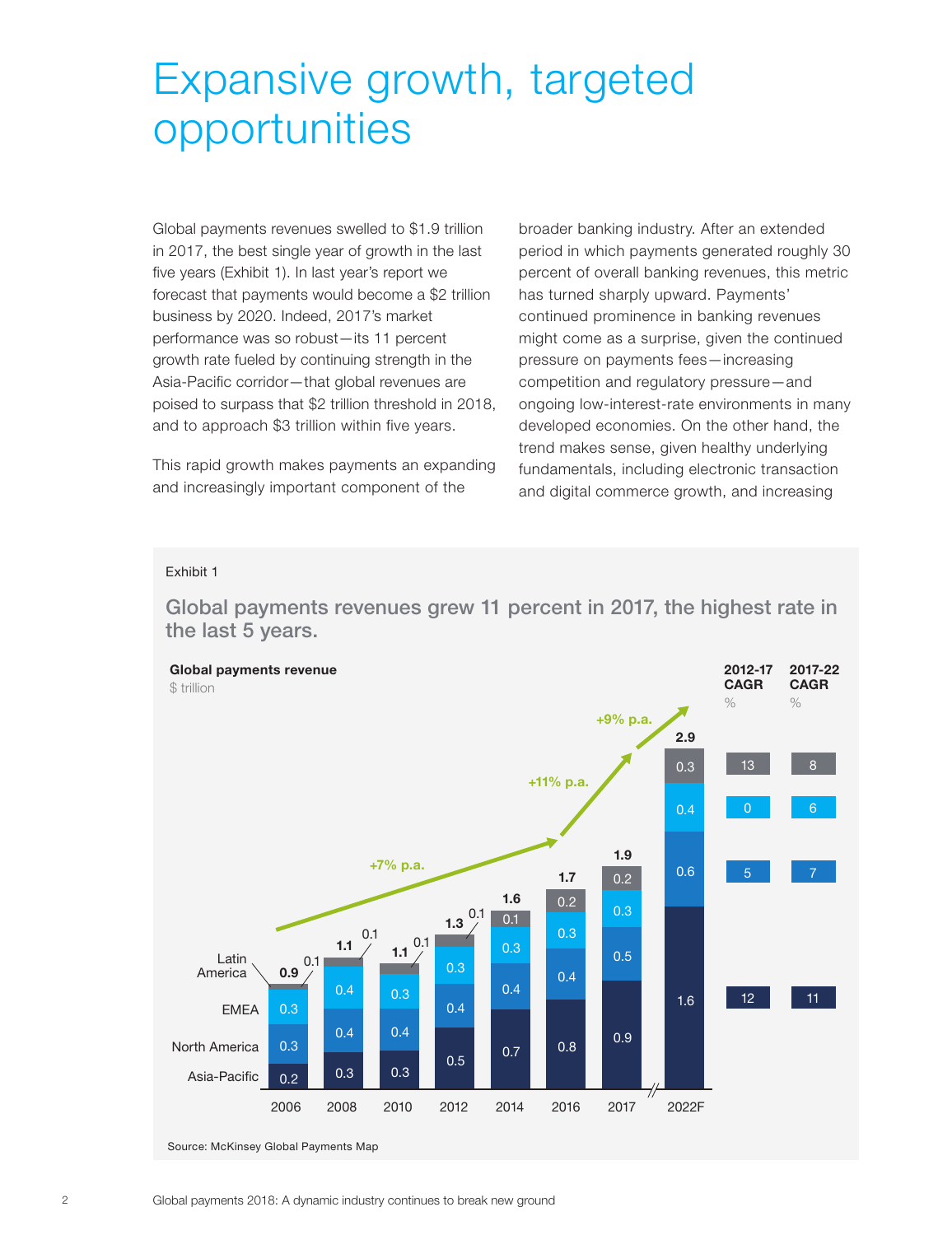cross-border activity. The growth of the payments component also points to the imperative for financial institutions to develop and continually refresh sound payments strategies in order to remain competitive a market being reshaped by technology, new competition, and customer demands.

Not surprisingly, global payments revenue growth is dominated by the Asia-Pacific region, as has been the case for several years. At more than \$900 billion, the region now accounts for nearly half of global payments revenue—compared to less than a quarter just six years earlier—as well as four-fifths of recent growth (Exhibit 2).

#### Exhibit 2

**Payments revenue, 2017**

### **Asia-Pacific dominates the global payments revenue pool.**



<sup>1</sup> Trade finance and cross-border payments services (B2B, B2C).

<sup>2</sup> Net interest income on current accounts and overdrafts.

<sup>3</sup> Fee revenue on domestic payments transactions and account maintenance (excluding credit cards).

4 Remittance services and C2B cross-border payments services.

Source: McKinsey Global Payments Map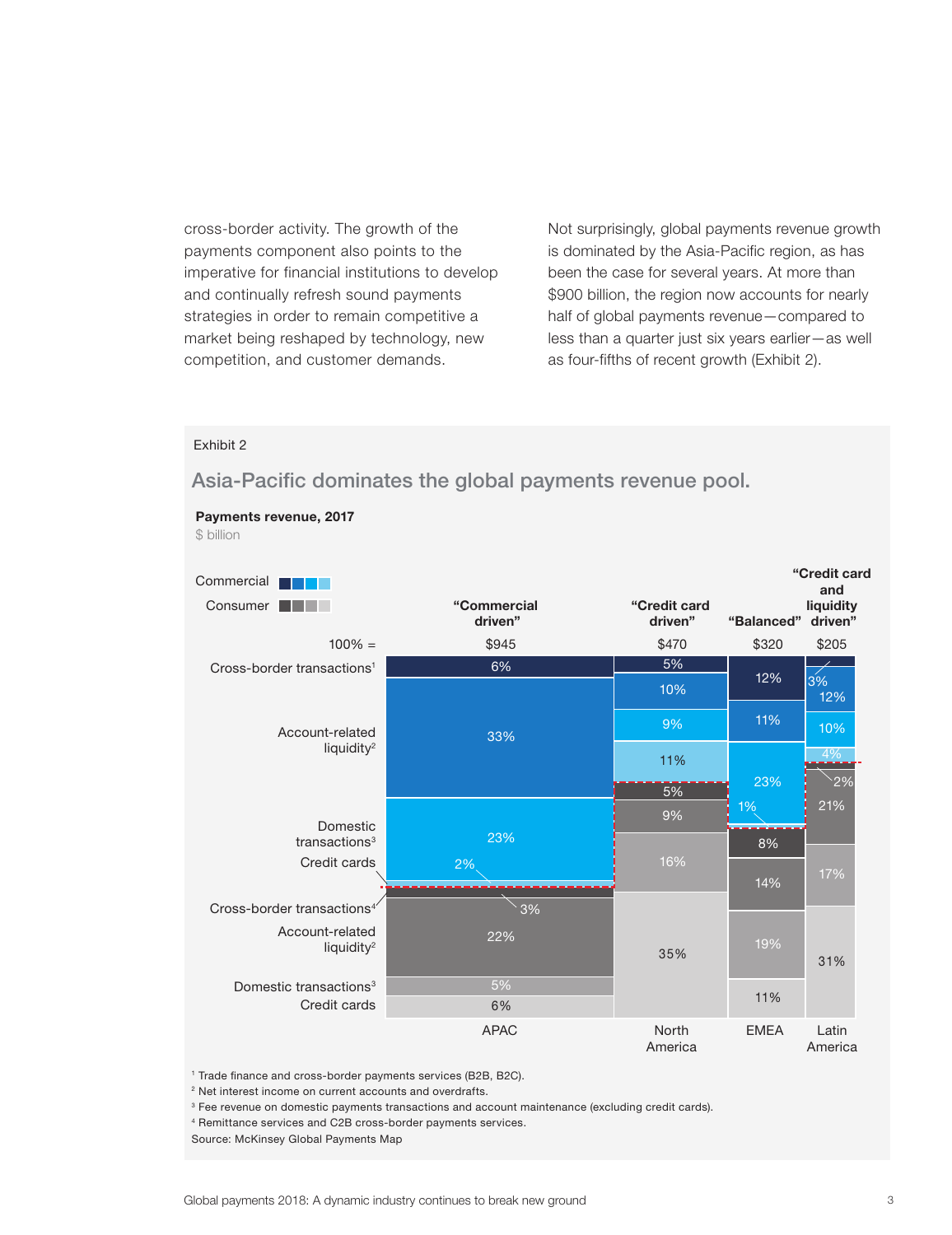Remarkably, double-digit growth has continued even as the base of business has grown. The 20 percent growth rate for 2017, driven largely by liquidity factors, was Asia-Pacific's strongest ever. Although our forecast calls for inevitable moderation, revenues in the region should continue to grow at low double-digit rates over the next five years, still considerably faster than any other region.

Latin America's payments sector has been the fastest-growing among the major regions in the recent past (albeit off the smallest revenue pool); but growth rates flat-lined abruptly in 2017. We expect the region to return to average annual growth of 8 percent over the next five years, second only to Asia-Pacific. While several Latin American countries continued to deliver double-digit growth in 2017, Brazil's payments sector—the region's dominant revenue engine was hampered by regulatory action targeting credit card rates (Latin America is reliant on interest for two-thirds of its card revenues). Credit card APRs in Brazil fell by more than 60 percentage points as a result of actions restricting the duration of high-cost revolving credit lines. The plan is expected to reduce delinquency rates but will also reduce average APRs, which remain among the world's highest. Latin America's underlying fundamentals remain solid, particularly for domestic payments.

EMEA revenues were similarly near flat, continuing a trend that has persisted for the past decade. The developing nations of Eastern Europe and Africa have generated high singledigit growth, offsetting nominal declines in Western Europe. Fee revenues have been the primary factor in the growth that has occurred, while a persistent environment of low interest rates—reaching negative levels in some cases acts as a drag on growth. A return to a stable rate environment combined with continued

transaction growth will result in revenue growth in the mid-single digits for Western Europe until 2022, while Eastern Europe and Africa are likely to continue at their present pace. At the same time, individual firms in the European payments arena, such as Adyen and Wirecard, are finding growth areas that lead to substantial valuations.

On the surface, cross-border payments might appear to comprise a low single-digit share of global payments revenues. However, once liquidity factors such as net interest margins are excluded—as many institutions do in analyzing their own payments P&Ls—this growing category of transactions account for a larger slice of the pie (roughly one-quarter) despite increasing competition from new entrants and solutions. Cross-border transactions also continue to generate unusually high margins for payments products and serve as a foundation for a broader array of client services. We detail cross-border payments dynamics in the next chapter, including the prospect of possible revenue margin pressure and recent innovations enabling more customer-friendly solutions.

After a period of tepid results, following the financial crisis, North America's overall payments revenue growth returned to a healthy 7 percent in 2017, and is poised to continue at a similar pace over a five-year horizon. Credit cards comprise more than half of North American payments revenues, far more than any other geography, and will continue to grow faster than other products. More surprising is that the temporary slowdown in credit card usage following the financial crisis imposed a drag on North American revenue growth was only recently lifted.

The jump in global revenues in 2017 is a direct reflection of an improved global economic scenario, reinforcing the close link between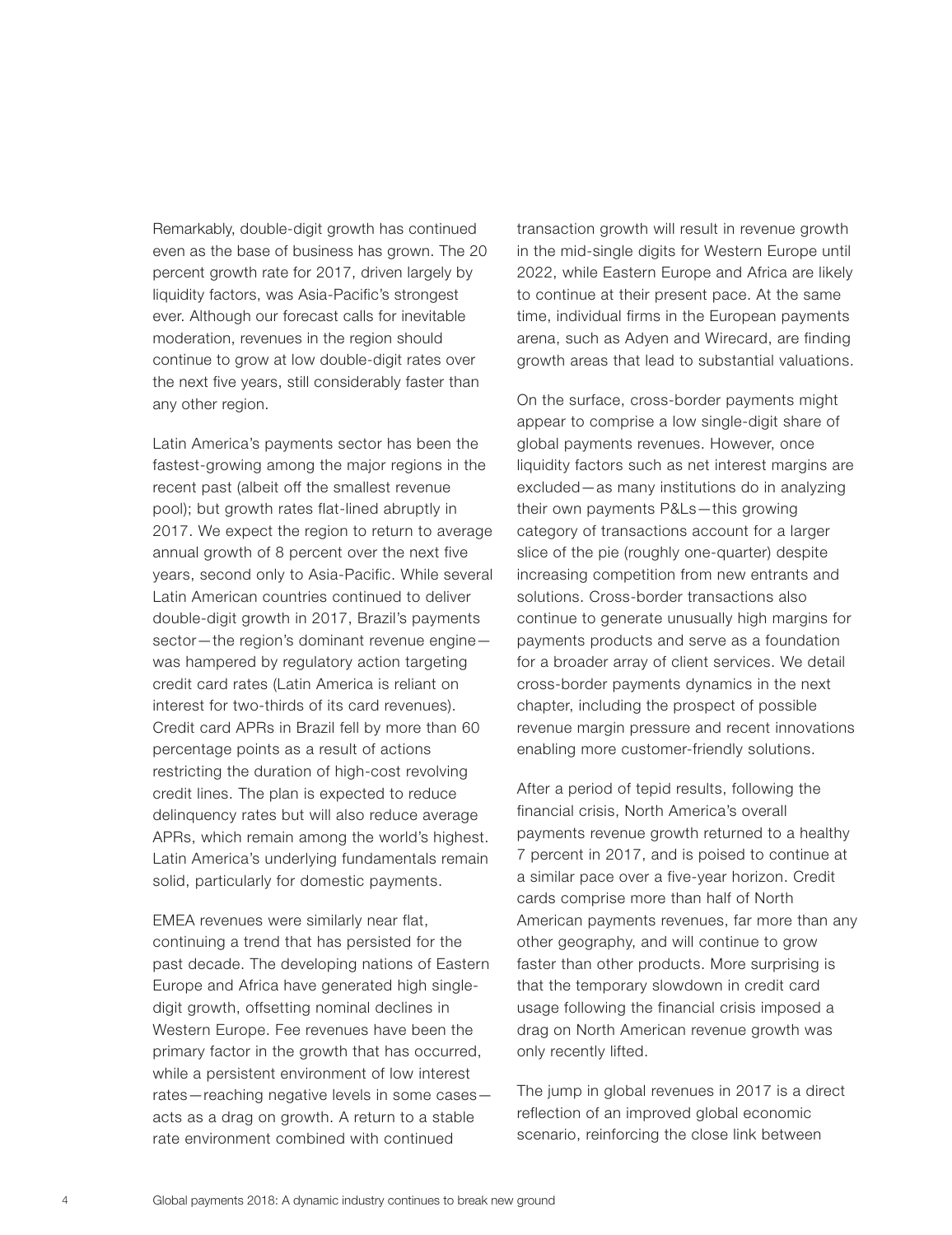growth in GDP and payments revenue. According to World Bank data, in 2017 global nominal GDP grew at 6 percent year-over-year, compared to 1.5 percent in 2016. During the same periods, payments revenue increased in similar proportions, from 7 percent in 2016 to 11 percent in 2017.

Comparing payments revenues across regions, we observe that payments revenue per unit of GDP (a measure of the cost of payments for consumers and businesses) in Asia-Pacific and Latin America is 50 to 60 percent higher than for Europe and North America. In addition, the share of electronic payments transactions in Asia-Pacific and Latin America is 60 to 65 percent lower than in Europe and North America. In other words, payments are significantly costlier for the economy in Asia-Pacific and Latin America, because the cost of processing cash and check payments is higher, as are the fees paid by consumers and businesses.

#### **Transaction dynamics remain strong**

Although the strong recent growth in global payments revenue has been broad-based and diverse, an increasing share is related to transactions. This as a positive development for banks and payments providers, as transaction revenues are more predictable and sustainable, and more readily controlled by financial services firms. Transaction-based revenue now accounts for 40 percent of global payments revenue, up from 37 percent in 2012. We expect this share to grow to 46 percent by 2022, even in an improving rate scenario.

More specifically, while the overall number of transactions continues to increase, the true revenue driver is the electronification of transactions—namely away from cash—which more than offsets the downward pressure on fees (Exhibit 3, page 6). Over the past five years, the share of the world's transactions carried out in cash has fallen from 89 to 77 percent. At the same time, the share of combined debit and credit card use has nearly doubled, from 5 to 9 percent. The decline of cash usage globally is expected to be even more pronounced over the next five years, due to an increasing range of payments options, the push toward real-time payments, the growth of digital commerce, and continued regulatory focus on payments electronification.

Given that the Asia-Pacific region accounts for over 60 percent of the world's population, it is not surprising that it is responsible for two-thirds of global transactions. The fact that Asia-Pacific still lags behind other regions in overall electronification at only 21 percent (despite more than doubling since 2012) illustrates the region's ongoing growth potential. The move away from cash, as witnessed in markets such as China, will serve as the single-largest cause of global electronification. The share of electronification in China has increased more than ten-fold over the last five years, from 4 percent in 2012 to 34 percent in 2017.

Meanwhile, North America has become the first region to execute more than half of its transactions electronically. At 450 electronic transactions annually per capita, it far and away leads other regions on this dimension. Meanwhile, individual European countries such as Sweden and Norway are executing no more than 20 percent of their transactions in cash, while generating 520 noncash transactions per capita per year.

#### **The shifting digital landscape**

The growing popularity of alternative payments solutions, and digital commerce in general, further contributes to the electronification trend. Global digital commerce<sup>1</sup> volume exceeded \$3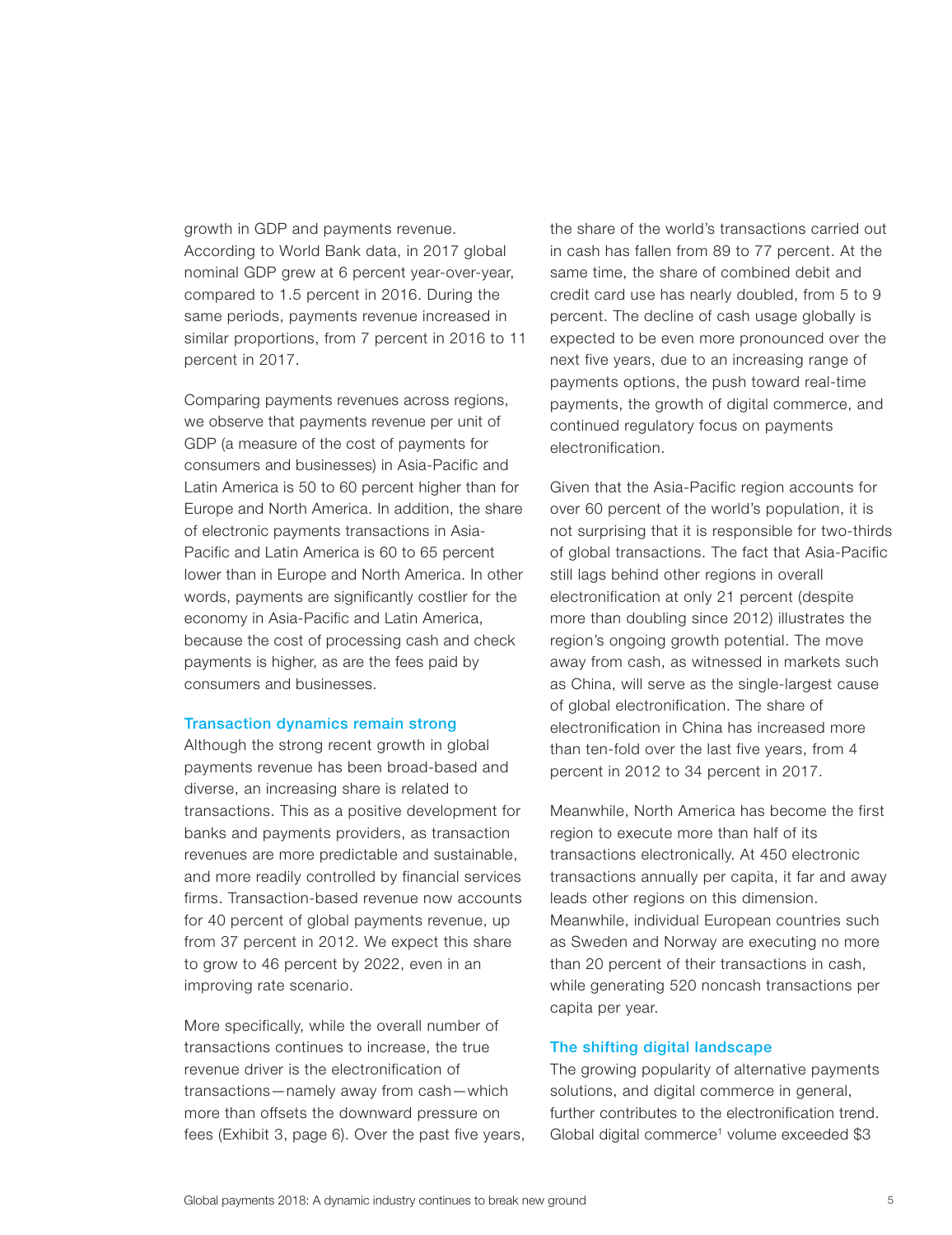**Countries with high revenue growth are also characterized by rapid electronic transaction growth.**



Source: McKinsey Global Payments Map

trillion in 2017, and will more than double by 2022. Asia-Pacific already comprises over half of this \$3 trillion and, due to the fast-growing Chinese market, will increase its share to nearly 70 percent by 2022. Mobile commerce, including in-app payments and mobile browser payments, is the dominant factor driving strong digital

commerce growth, due to rising smartphone adoption, an increasing shift towards online shopping, and improvements in network bandwidth. Mobile commerce accounts for 48 percent of digital commerce sales globally as of 2017, and is forecasted to reach 70 percent by 2022 (tripling to \$4.6 trillion).

<sup>1</sup>*Digital commerce* defined as all consumer remote point-of-sale transactions through online or mobile channels, including retail ecommerce and digital travel, but excluding in-store digital wallets.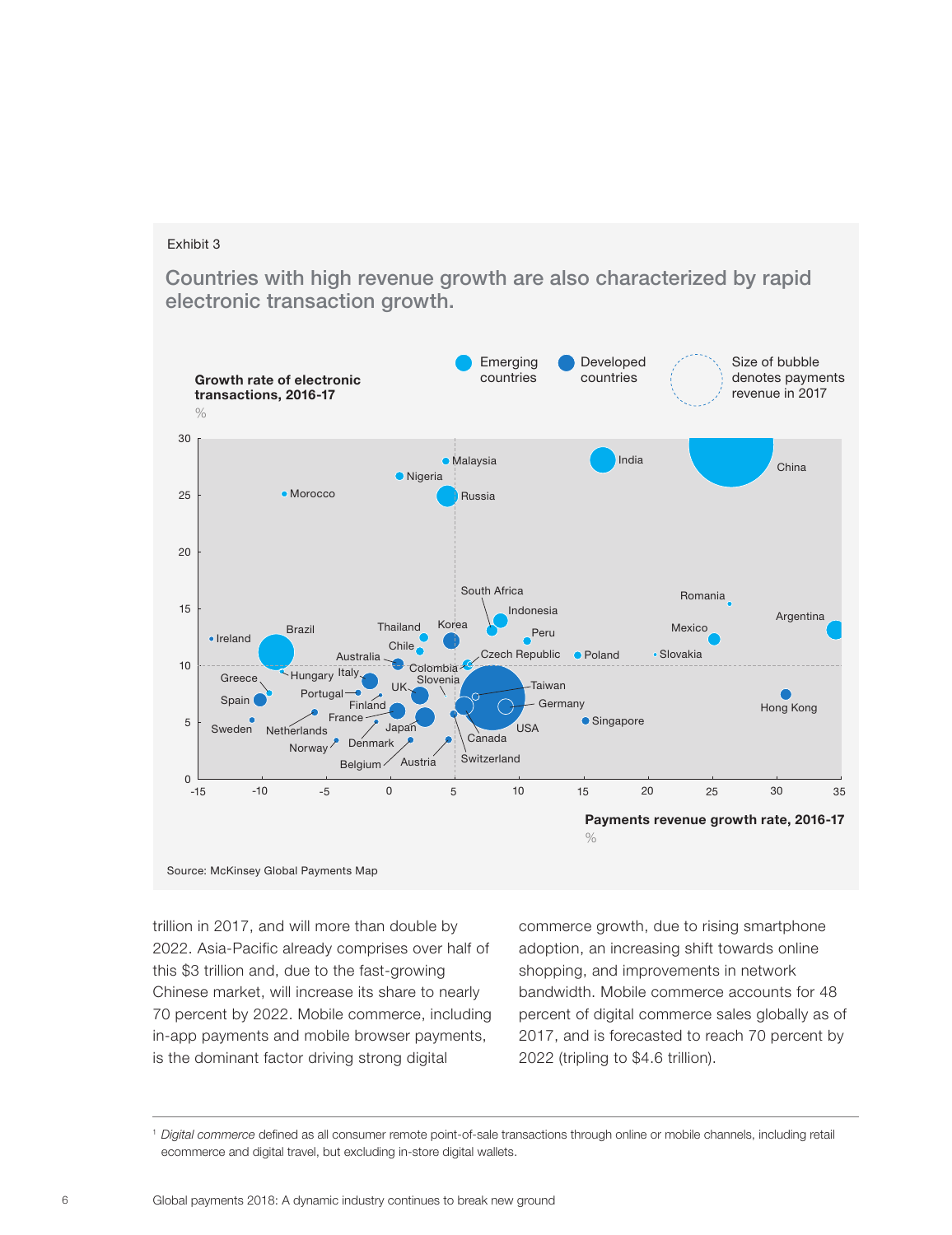**Mobile apps accounted for more than 30 percent of global digital commerce volume in 2017.**



Consumers and merchants alike are increasingly embracing app-based commerce and in-app payments, with retailers ramping up investments in mobile apps with innovative use cases to provide omnichannel shopping experiences for customers. Globally, mobile apps accounted for more than 30 percent of total digital commerce volume in 2017, and are expected to continue strong growth across all regions (Exhibit 4). Digital wallets are estimated to have added approximately 40 billion to global payments revenues in 2017.

The outlook for in-store commerce varies significantly by country and region: In countries with NFC infrastructure, tap-and-pay will drive growth; in the United States, in-store app use will grow as consumer use of order-ahead

increases; and in emerging markets, the introduction of new payments solutions will influence how people pay. In the United States, in-person use of digital wallets will increase at a 45 percent CAGR to reach nearly \$400 billion in annual flows by 2022. Although most of this growth is expected to be on "pass-thru" wallets like Apple Pay, private-label wallets such as Starbucks and Walmart Pay—both of which have enjoyed impressive early adoption—will also continue to increase in popularity. Even with these gains, however, digital wallets will comprise less than 10 percent of US consumer in-person POS payments in 2022. Lack of ubiquitous merchant acceptance will remain a barrier, along with the continued percentage of consumers who do not know how to use their mobile phone to pay at the point of sale.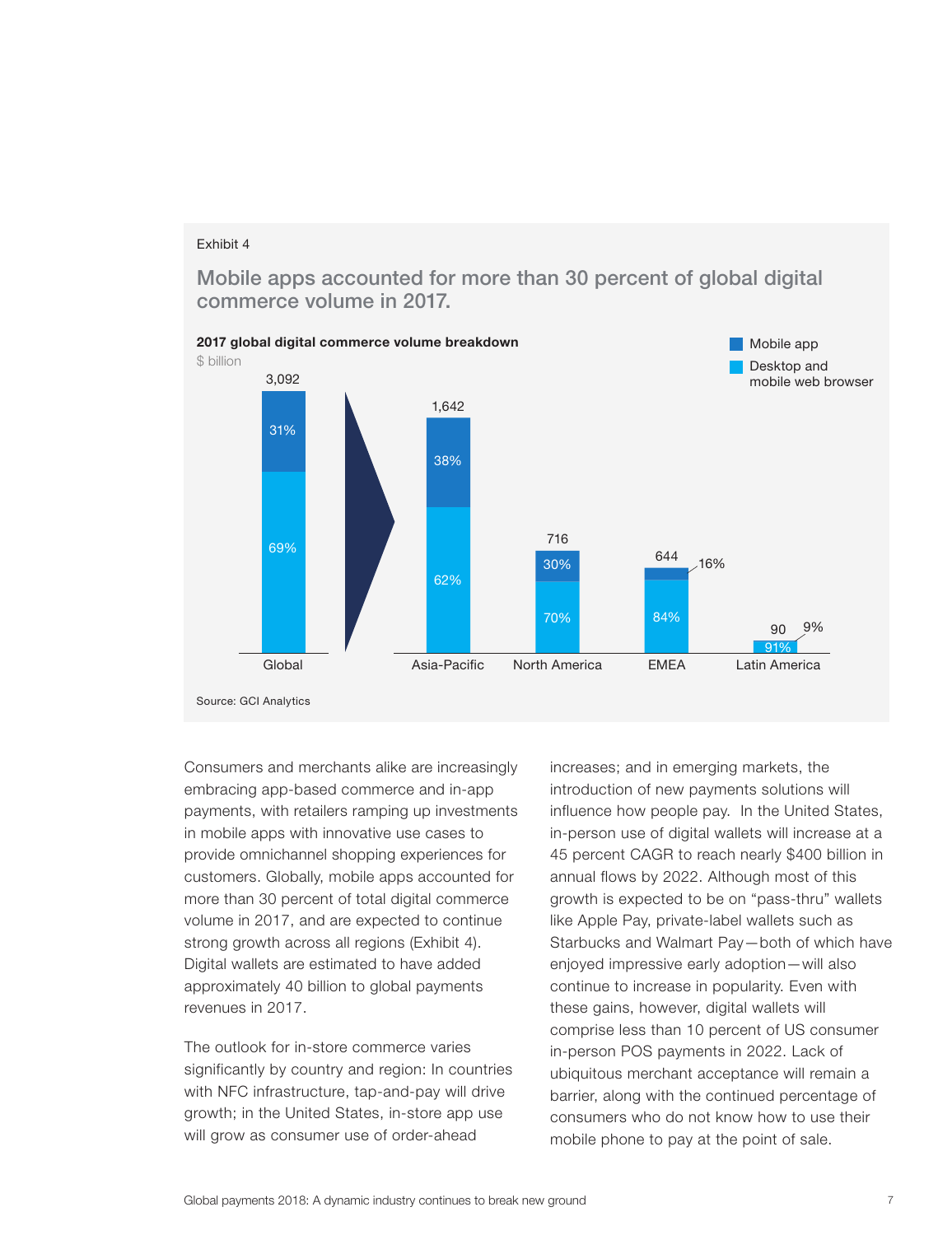**Growth in liquidity revenues accounted for nearly two-thirds of global revenue growth in 2017, but with regional nuances.**



2 Net interest income on current accounts, overdrafts, and credit cards.

<sup>3</sup> Fee revenue on domestic payments transactions and account maintenance.

<sup>4</sup> At fixed 2017 USD exchange rates.

Source: McKinsey Global Payments Map

In the UK, a total of 38 million contactless transactions were conducted using a mobile device in 2016 (representing roughly \$358 million in spending). While this is significant in absolute value, it accounts for only 1.2 percent of in-store payments, indicating a huge opportunity for growth. China leads on this front with 40 percent of in-person spending already on mobile digital wallets. However, unlike the US, almost all of this is on closed-loop systems like WeChat Pay and Alipay. China's ratio is projected to continue to increase to nearly 60 percent by 2022. Within the same region, Japan remains a largely untapped market. Research has found that close to 70 percent of Japanese consumers across all age groups still prefer to use cash when making instore purchases, mainly due to security concerns with mobile payments. It is interesting to note,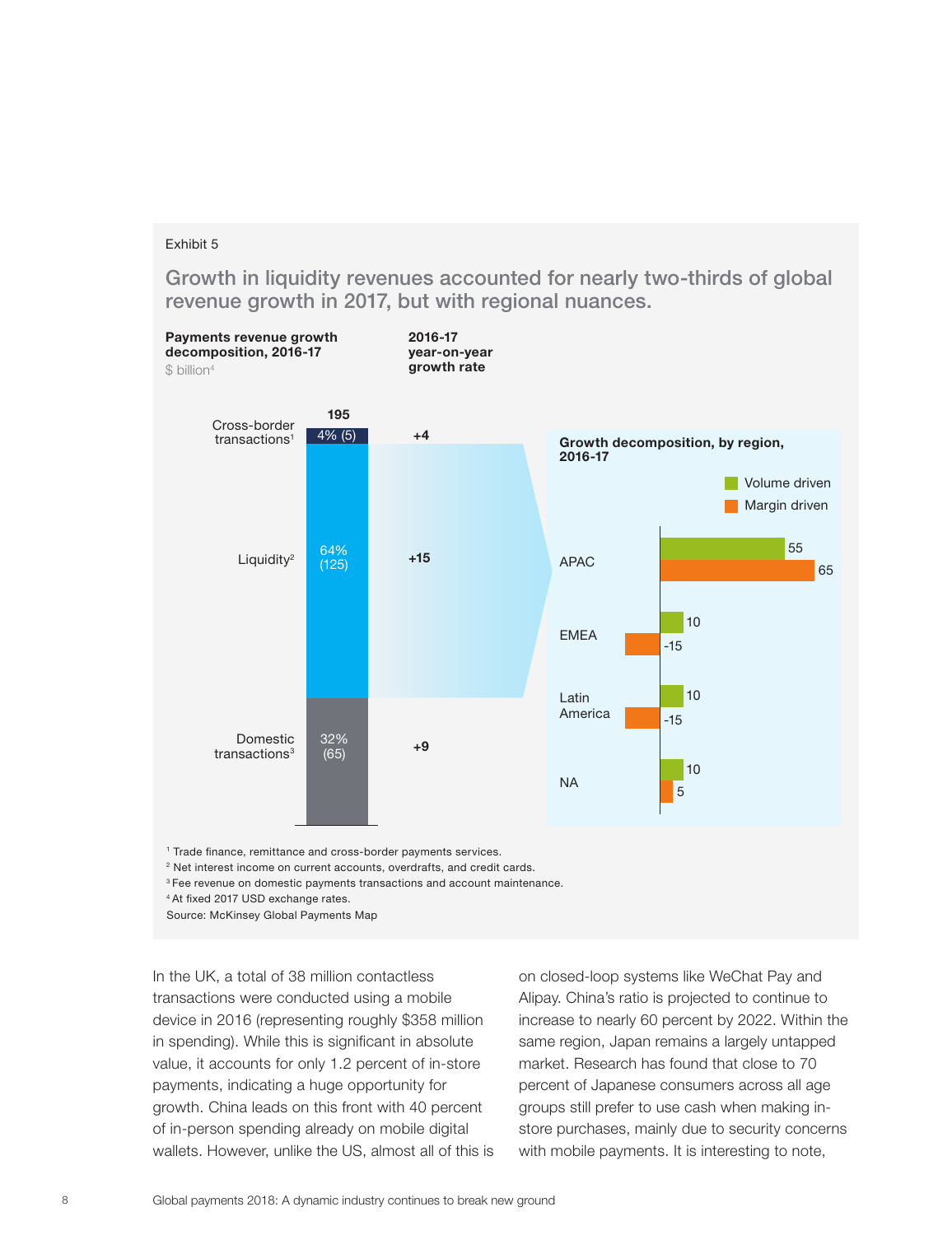however, that despite the preference for cash, prepaid card solutions like SUICA have found high adoption in Japan. In the third section of this report, we look in more depth at the digital landscape.

#### **Liquidity factors vary by region**

Strong transaction fundamentals notwithstanding, global liquidity income (inclusive of current accounts, transactional savings accounts, overdrafts, and credit-card lending net interest income) contributed the majority of 2017 growth, and continues to represent roughly half of total payments-related revenue (Exhibit 5). This growth (15 percent in 2017, compared to an average of 6 to 7 percent from 2012 to 2017) is the result of both balance growth and interest margin expansion. Both current account deposits (8 percent) and average balances for payments-related lending products like overdrafts and credit cards (4 percent) registered growth in 2017.

The interest-margin story is more nuanced and regional in nature. Global lending margins contracted, in part due to the regulatory actions in Brazil noted earlier. However, margins on current account balances expanded globally, and since these are ten times the size of credit balances, the combined effect was favorable. Nonetheless, following Europe's liquidity revenue decline, Asia-Pacific accounts for 95 percent of global liquidity revenue growth owing to the region's disproportionately large current account balances and higher interest rate environment. At the same time, North America and Latin America (excepting Brazil) saw 2017 upticks in net interest income.

#### **Continued growth opportunities**

Projected global average annual payments revenue growth of 9 percent through 2022 translates to roughly \$1 trillion of net new revenue available to financial institutions and other financial services firms. Although nearly twothirds of new revenue will be created in Asia-Pacific, roughly \$200 billion of new opportunities in both Latin America and EMEA will emerge (Exhibit 6, page 10). Roughly half of this new global revenue will stem from transaction growth (both domestic and cross-border) and related fees, opening opportunities for a larger group of firms in the increasingly open banking landscape. Such revenue streams are both more sustainable and predictable than those driven by interest rates and account liquidity, categories which presently comprise approximately 50 percent of the revenue pool.

As of 2016, commercial payments revenues surpassed consumer revenues. More specifically, the prominence of business-tobusiness payments continues to grow. In the third section of this report we explore how global transaction banking incumbents can maintain their leadership role in an increasingly digital environment.

China will continue to serve as the driving force for revenue growth (albeit at a slower pace than in recent years) for Asia-Pacific as well as the world. At current fee levels, China alone will generate half a trillion dollars in net new annual payments revenue by 2022—as much as all non-Asia-Pacific countries combined. While China will still account for four-fifths of new Asia-Pacific revenue, countries such as India and Indonesia will contribute a greater share of growth as well, driven by both account-related liquidity and fees from electronic transactions. Another encouraging sign is that the composition of Asia-Pacific's new revenue is shifting toward more sustainable transaction sources and away from liquidity-driven ones. By 2022 Asia-Pacific will join EMEA and North America in generating the majority of its payments revenue through fees.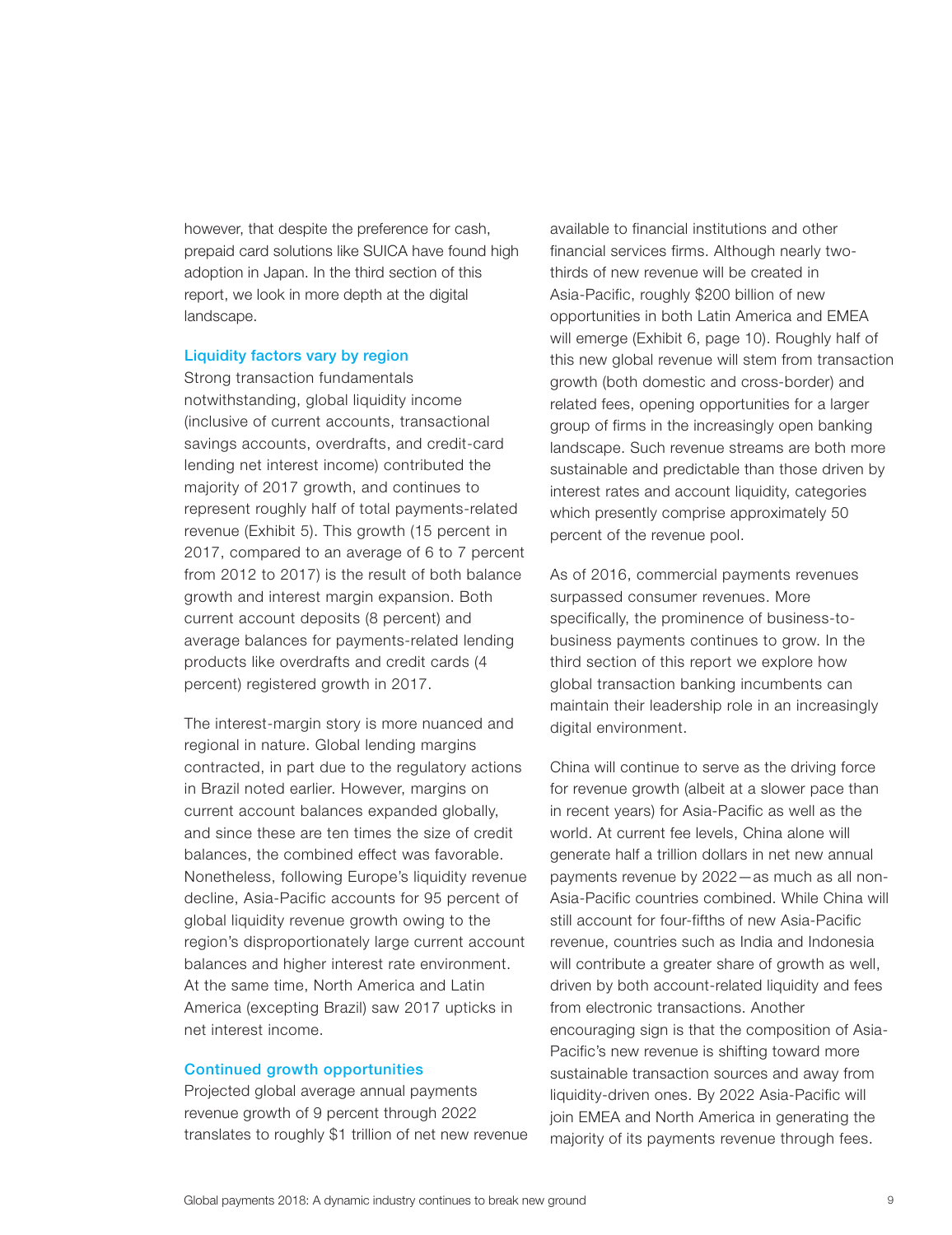**APAC and domestic transaction revenues will drive revenue growth.**



4 Net interest income on current accounts and overdrafts.

The \$2.9 trillion of global payments revenue anticipated in 2022 by McKinsey's Global Payments Map represents a significant share of overall banking revenues. Naturally, growth will be unevenly distributed by country, by instrument, and by segment (retail versus corporate, as well as the subgroups within

both). In EMEA, for instance, payments will continue to represent a stable one-quarter of banking revenues. The rapidly growing payments market in China and other Asian economies, meanwhile, will push payments to over half of Asia-Pacific banking revenues—a level already reached in recent years in Latin America.

Source: McKinsey Global Payments Map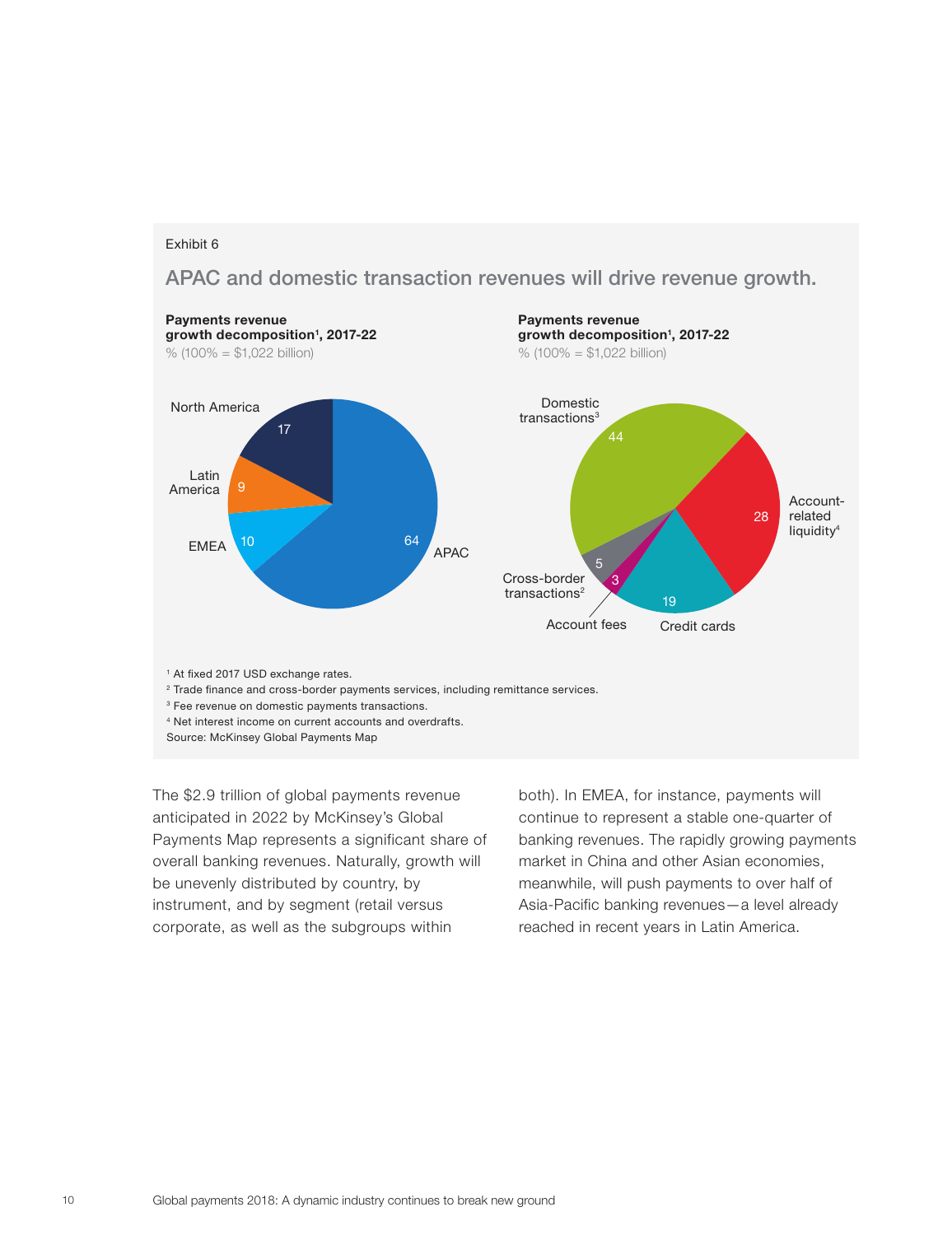# Cross-border payments: Growth despite pressures

Cross-border commerce has continued on a healthy growth trajectory. Despite price pressures from increasing competition, crossborder payments of all types remain far more economically attractive for providers than their domestic equivalents. International crossborder payments revenues exceed \$200 billion

globally (Exhibit 7), split roughly evenly between transaction fees and foreign exchange (FX); estimated revenue per transaction remains healthy at nearly \$45 per transaction (e.g., 600 vs. 6 basis points for a person-toperson payment; 11 vs. 5 for a business-to-business payment).

#### Exhibit 7



**Cross-border payments activity is concentrated in B2B.** 

1 Includes payments initiated by treasury for intercorporate and intracorporate lending, investment, liquidity ßows, etc. <sup>2</sup> Excluding FI to FI flows and related revenues.

 $3$  Includes transaction fees, FX fees and float income and documentary business fees.

4 Total transactional revenue from payments excluding interest income, annual and maintenance fees. Source: McKinsey Payments Practice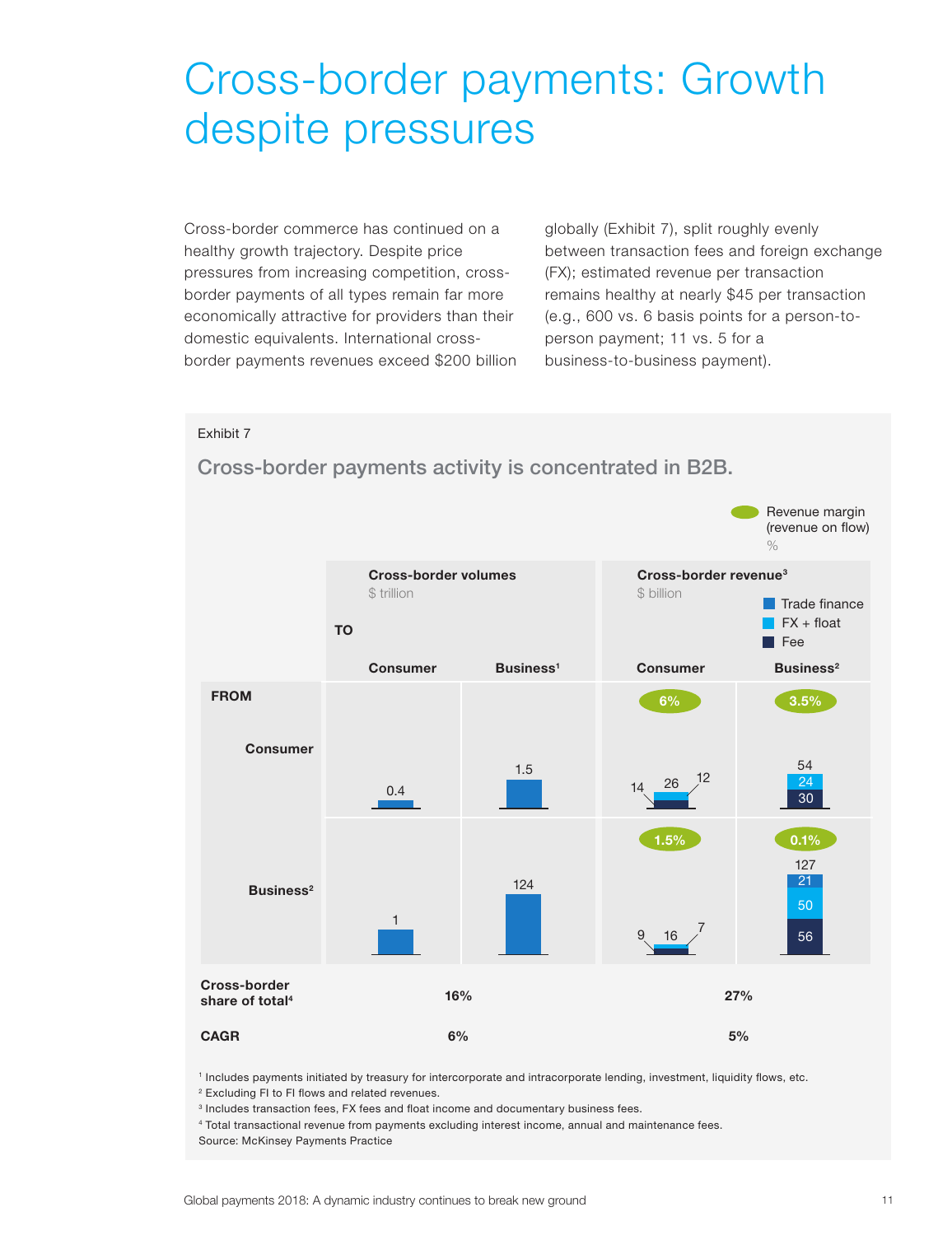Different avenues exist to capture the benefits of the growth of the cross-border transaction market. On one hand, major opportunities persist for improving the traditional correspondent banking model, whether on customer service, efficiency, or infrastructure performance. On the other hand, since cross-border volume growth has not been evenly distributed by geography or by segment, focusing on high-growth areas compatible with an institution's business profile will maximize return on investment.

#### **High-growth areas**

While transaction growth in traditional crossborder payments segments such as the cash-to-cash remittance business between individuals (growing at 2 percent) and corporate cross-border transaction flows to both consumers and businesses (nearly flat) is struggling to compensate for intensifying price pressure, other areas such as cross-border consumer-to-business (C2B) payments are growing at nearly 20 percent due to rising global consumption and increasing expenditures on items like tourism and investments by a rapidly expanding global affluent class.

Even the slower growth categories contain pockets of opportunity, such as higher-ticket account-based remittances (for affluent consumers and small and medium size enterprises) and cross-border disbursements to micro-enterprises (driven by the growing prominence of online marketplaces). The market for trade and treasury B2B payments is being reshaped by global transaction banks and their partners through initiatives such as SWIFT's gpi, while others, such as Banking Circle, are targeting an increasingly promising opportunity serving payments service providers (PSPs). Options like Earthport and Inpay combine local clearing solutions with cross-border batch processing, providing straightforward and lowcost access to multiple countries without the need to maintain numerous account endpoints for low-value payments. Likewise, C2B, business-to-consumer (B2C), and consumer-toconsumer (C2C) payments represent fertile ground for nonbank cross-border innovation in areas such as tuition, real estate transactions, royalty/insurance payments, and wages to ondemand workers (Exhibit 8).

#### **Improving the correspondent movement**

Cross-border payments, which have lagged behind domestic payments in terms of efficiency, transparency, and innovation, have recently begun to show progress. Introduced by SWIFT in 2017, gpi allows for faster transactions (nearly half are credited to end beneficiaries in less than 30 minutes, according to SWIFT), increased transparency on payments delivery status, and improved fee clarity compared to traditional correspondent payments. A late 2018 release will add features such as the ability to stop payment at any point in the payments chain (in case of fraud or error) as well as live transaction tracking. While gpi stands to help banks address many pain points associated with cross-border payments, it still operates within the established correspondent banking frame and requires adjustments of processes and systems, which create hurdles for some players in the industry.

Three areas of accelerated cross-border payments stand out:

Cross-border e-commerce: A growth champion Retail cross-border ecommerce sales totaled \$300 billion in 2015 and are poised to exceed \$900 billion by 2020, representing a 25 percent annual growth rate. Currently, one-fifth of these transactions involve high-ticket orders (over \$200), although this ratio is trending downward as casual online purchases (e.g., \$5 staples) become more commonplace. This means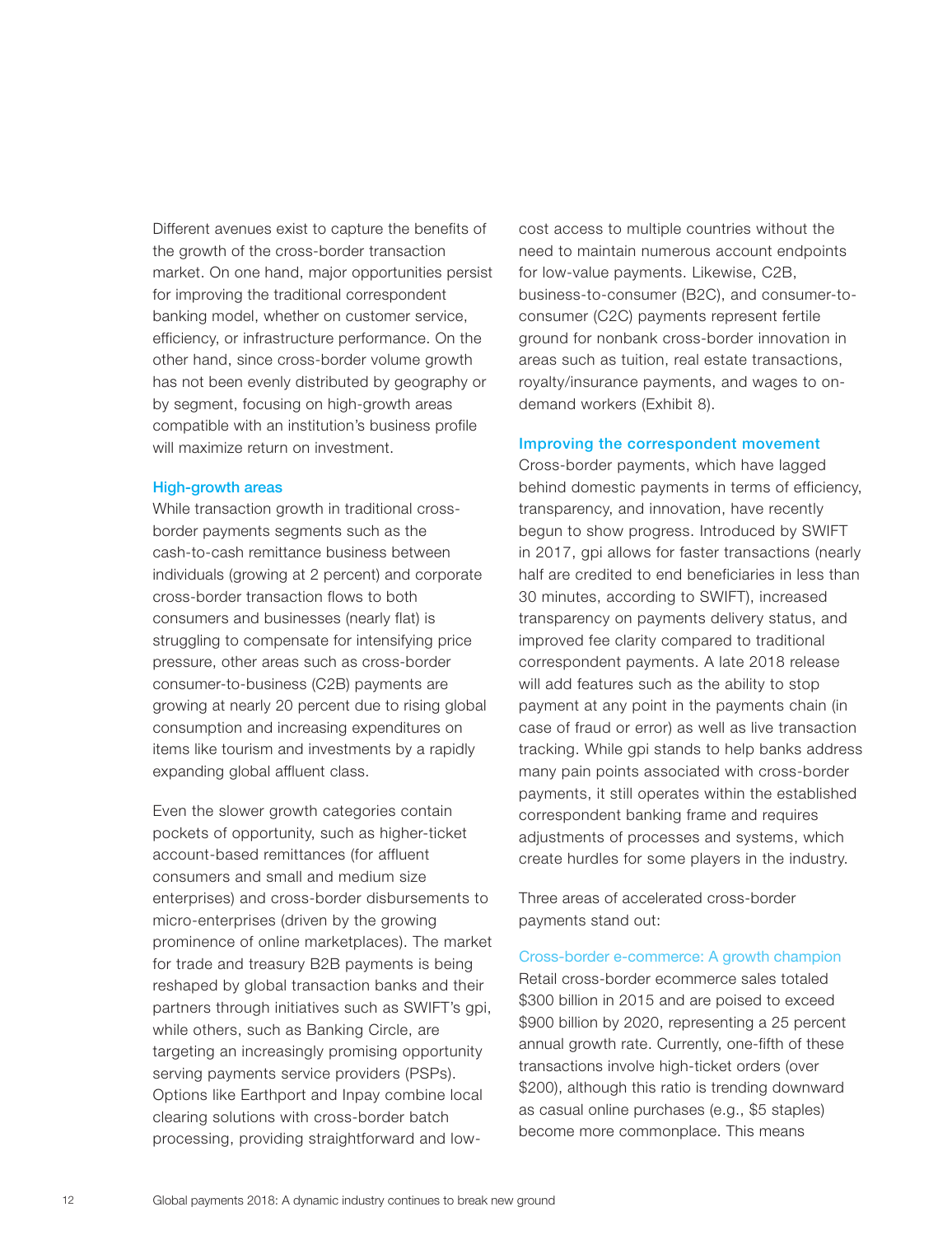transaction counts are poised to grow at rates even greater than 25 percent.

Much of the C2B cross-border market is characterized by complexity—for example, a lack of familiar local payments options on international websites—as well as limited infrastructure and lack of transparency on foreign exchange fees. Non-traditional firms offer digital solutions that provide a seamless experience, putting pressure on incumbents to improve. For example, Uber and Lyft let business travelers use charge codes for expense reimbursement rather than card settlement.

Cross-border ecommerce is not the only C2B payments category with double-digit growth rates (Exhibit 9, page 14). International bill payments for items such as tuition, rent, or subscriptions—are growing substantially, as they remain hard to manage if not facilitated from an "in-country" bank account. The same is true for loan repayments (for instance, the mortgage on a

#### The new face of remittances: Higher customer value

second home abroad) or investments.

While the traditional cash-to-cash remittance market, serving low-to-middle income migrants,

#### Exhibit 8

Cross-border flows will continue to grow-especially in ecommerce.

| <b>Type</b>      | Use case                                                                      | <b>CAGR</b><br>Size of payments flows, 2017<br>2017-21<br>\$ billion |             |          |
|------------------|-------------------------------------------------------------------------------|----------------------------------------------------------------------|-------------|----------|
|                  | Online e-commerce                                                             | 350-450                                                              |             | >10      |
| C2B              | Real estate investments by individuals                                        | 100-150                                                              |             | $5 - 10$ |
|                  | Other bill payments (tuition, healthcare,<br>air travel, taxes, etc.)         | 250-350                                                              |             | $5 - 10$ |
| B <sub>2</sub> B | Accounts payable by SMEs                                                      |                                                                      | 6,000-7,000 | ~15      |
|                  | Marketplace payouts to SMEs                                                   |                                                                      | 5,000-8,000 | $5 - 10$ |
| <b>B2C</b>       | Wages and salaries                                                            | 150-250                                                              |             | ~15      |
|                  | Periodic payouts (e.g., interest and social<br>contributions)                 | 500-700                                                              |             | ~15      |
|                  | Non-periodic payments (e.g., dividends)                                       | 200-300                                                              |             | $5 - 10$ |
| C2C              | Individual remittance to individual (excluding<br>pass-through bill payments) | 400-500                                                              |             | ~5       |

Source: McKinsey GCI Cross border Model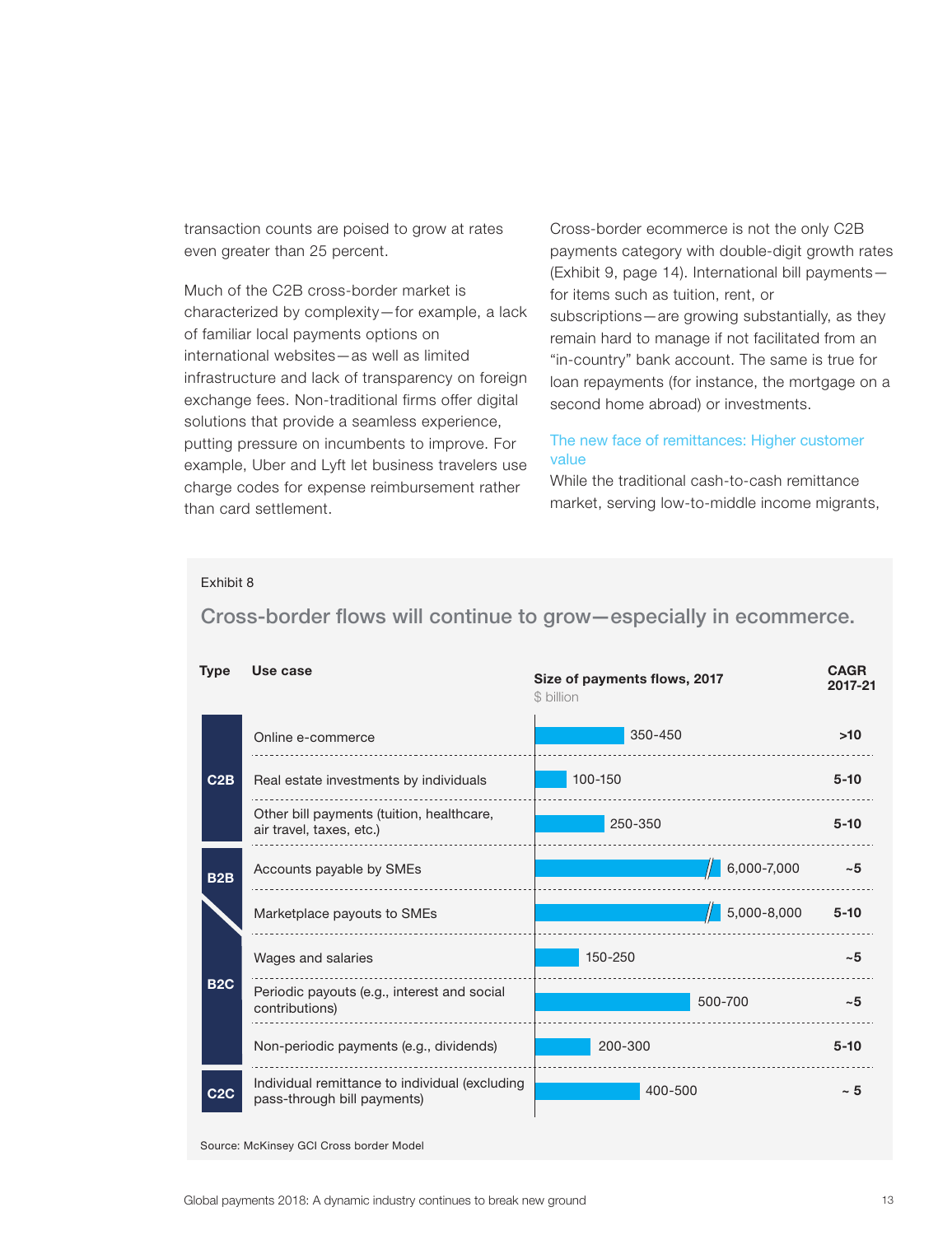remains an important market, it has been under significant economic pressure due to increasing adoption of digital solutions by migrants and growing price competition.

To date, digital disruption has been concentrated in specific geographies and segments. According to McKinsey's disruption readiness index, which assesses 13 indicators including technology adoption, financial inclusion, and demographic factors, the largest sender markets are among those that are likely to transition to digital faster—for example, the US, UK, Canada, and Saudi Arabia. Major receiver markets such as India, Mexico and the Philippines, are poised to stay cash-centric longer. High banking penetration in the large sender markets also implies that the account-tocash transfer arena is ripe for disruption and presents real opportunities

In this context, affluent segments are a lucrative growth space. Although affluent transactions may be less frequent, they relationship and convenience focused, and thus less subject to price elasticity. Digital firms such as Transferwise, OFX, and HiFX are targeting this segment with advantageous FX pricing, digital ease of use, and high-touch customer service and encroaching on banks, which still own 60 to 70 percent of the high-end market (\$5,000 average principal per transaction, comprising approximately 55 percent of total global money transfer market flows). It is more difficult to scale money transfer than e-commerce across corridors, however, so these firms must

#### Exhibit 9



**Trade accounts for 15 percent of cross-border payments flows, with domestic banks accounting for 30 percent.**

Source: Coalition; ECB Correspondent banking survey 2017; SWIFT; McKinsey interviews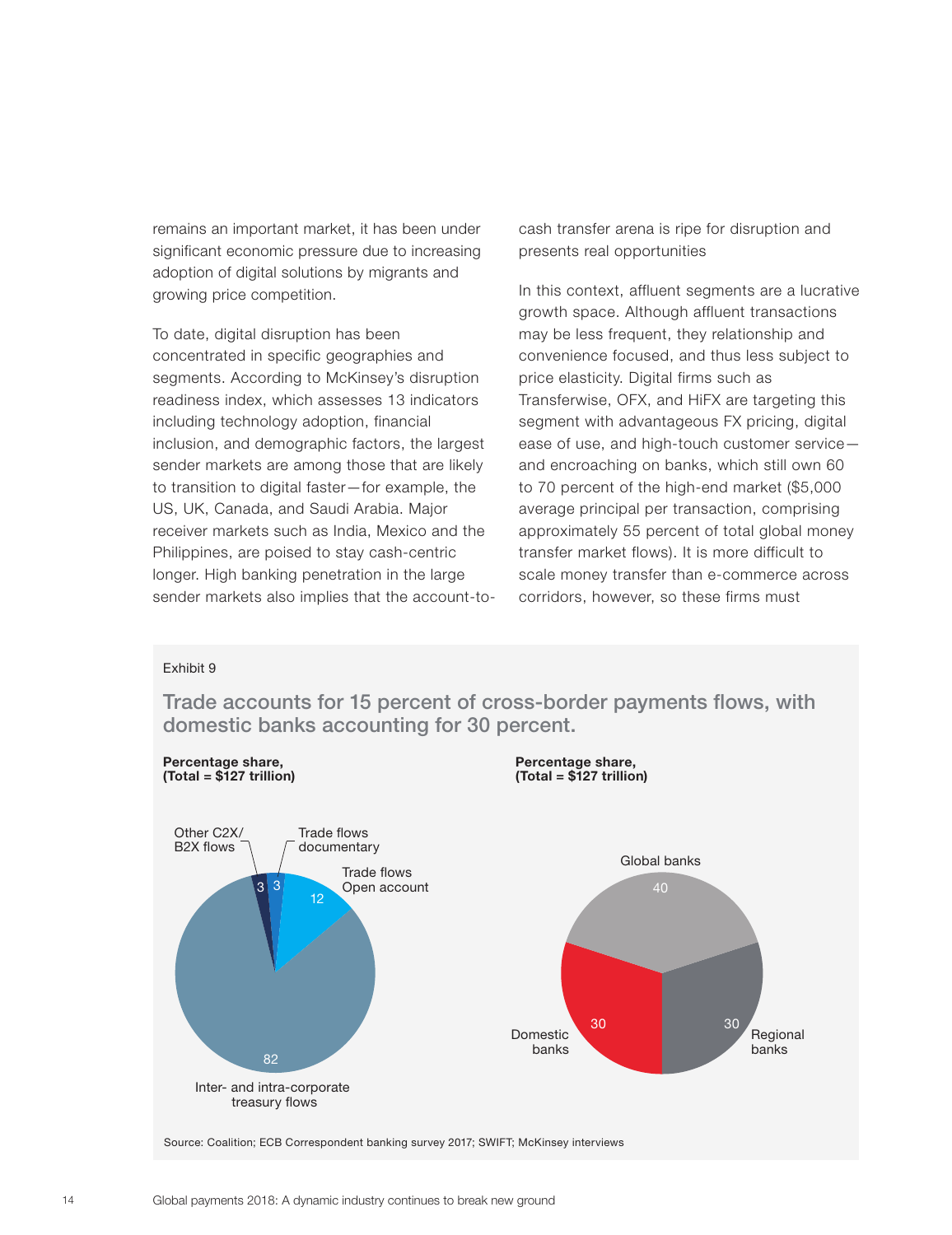continue to innovate to maintain their abovemarket growth.

Client acquisition cost poses a major hurdle for digital remittance newcomers lacking a customer base. This makes partnerships with banks increasingly likely, allowing access to a better integrated customer experience while shielding fintech bottom lines from high acquisition costs.

#### Accelerated growth in SME B2B payments

Although they account for nearly 30 percent of global imports and regularly execute international payments, the needs of SMEs are frequently underserved. Currently treated as either simple corporates or complex consumers, SMEs are often lost between correspondent banking and the premium affluent cross-border market. Evidence from the creation of SEPA, however, indicates that with the right payments experience SMEs will represent a growing share of crossborder trade, and therefore revenues. In Europe, SME-related cross-border revenues more than doubled following the creation of a single payments market.

#### **Addressing evolving needs**

Success will require different strategies depending on use case, ranging from expanded roles in payments processing to custom APIs integrated with existing technologies to alleviate pain points and create unified global solutions. C2B and C2C offerings will require payments providers to focus on renewed value propositions with global and emerging affluent consumers at the core, presenting them with a truly borderless service supporting expanding needs.

For incumbents—banks and nonbanks alike maintaining or growing market share will require competing with a rising tide of digital firms to meet an evolving set of demands. Success will hinge not only on price differentiation, but also on embracing a larger role in reshaping the end-toend payments experience and creating new platforms with features such as receipt validation, supported with a robust marketing budget or partnership strategy for customer acquisition.

Within C2C payments, research indicates that 43 percent of first-time users search online for a service aligned with their delivery preferences, such as account, mobile wallet, and merchant payments capabilities. Banks serving this segment must craft solutions across dimensions including currency, ticket size, validation of receipt, and transaction tracking. Targeted marketing may also be needed to attract firsttime users and to dispel the perception of banks as expensive and non-transparent.

An enhanced payments experience in the SMElinked B2B payments space will involve linking payments to purchase orders or embedding a link for payments to connect with a range of accounting systems, providing the ability to solicit early payments or financing from buyers or others in the value chain. Banks can achieve this goal by expanding corporate-to-bank connectivity and incorporating treasury tools enabling seamless connectivity. Third parties focused on B2B payments involving SMEs may choose to connect with enterprise resource planning systems or create wallet-style accounts offering instant transfers, both in and out of network, with full reconciliation. While some existing solutions leverage a background bank account, the experience can be upgraded by adding functionality to centralize payments and offer true multi-bank capabilities, including transparency and cash-flow forecasting. Third-party firms can partner to offer such features; for example, selective dynamic discounting.

Banks and non-banks alike should pursue seamless connectivity and thought partnering with customers for improved experience, full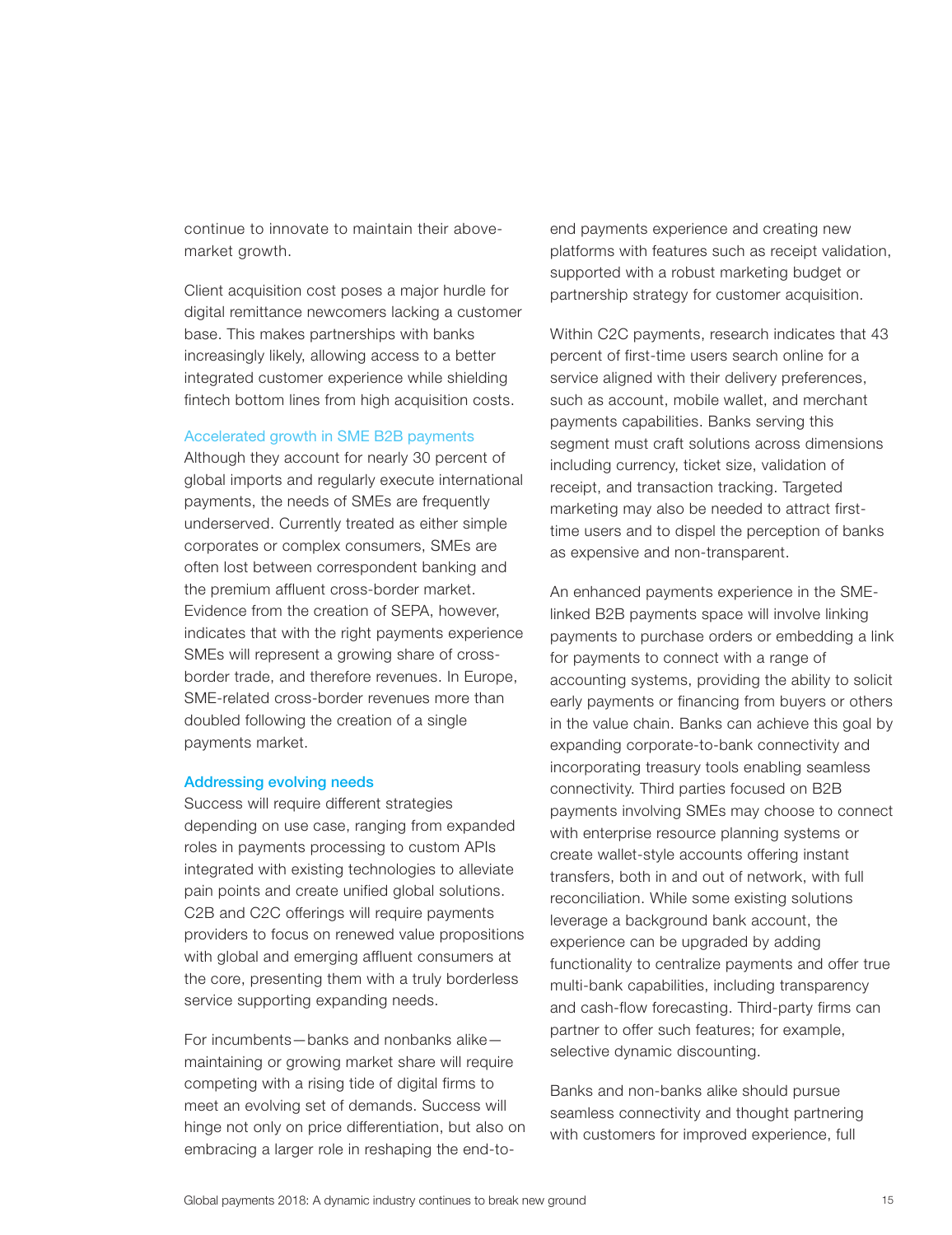transparency (e.g., into payments methods, transaction details), and simplified onboarding of accounts, suppliers, and platforms. Improved straight-through processing will also reduce the incidence of, for example, costly manual

exceptions, claims, and Office of Foreign Assets Control checks. The resulting customer experience and expense savings should drive the volumes necessary to counter margin pressure and heightened competition.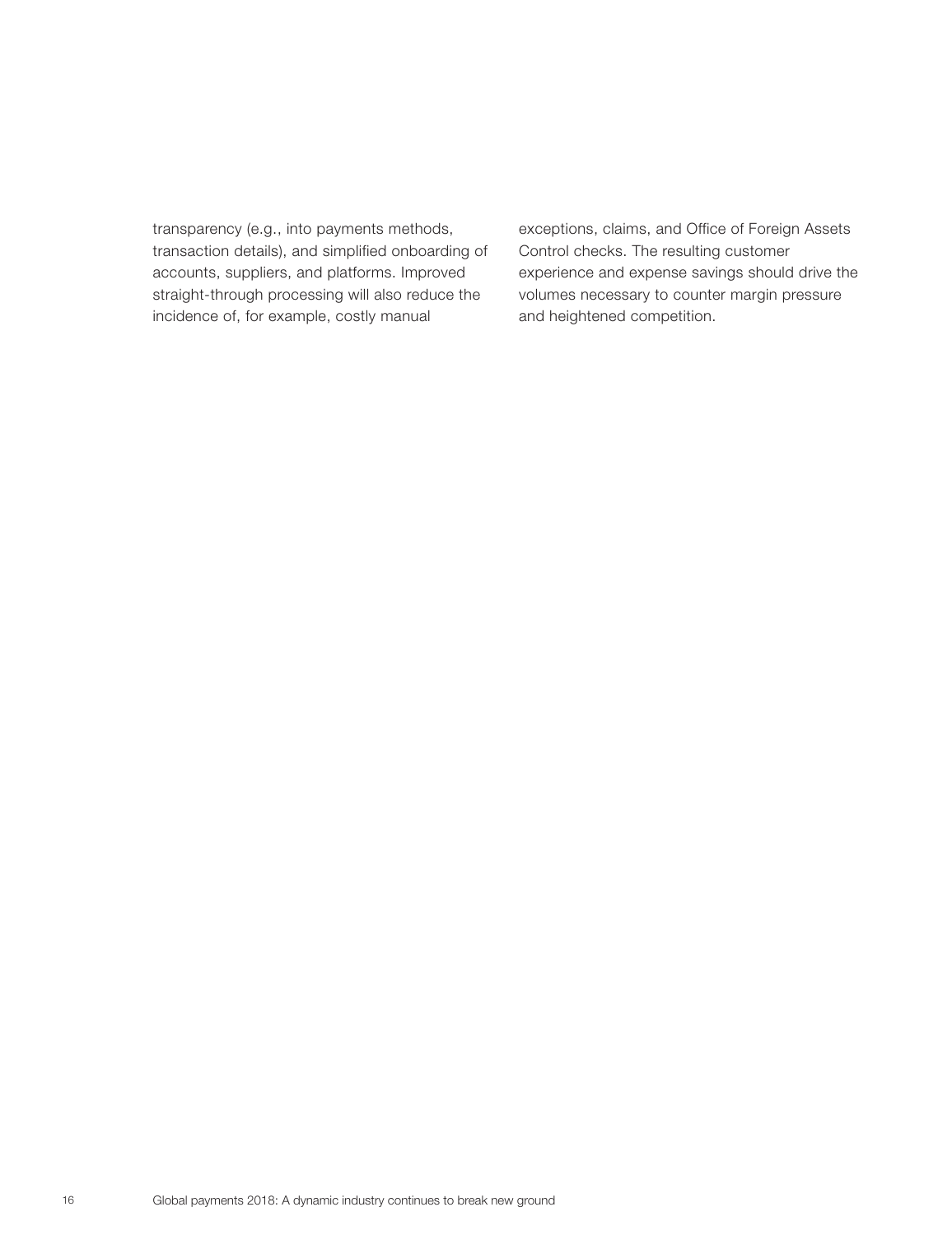# Digital commerce and alternative payments methods open new horizons

Consumer digital payments—that is, browserbased ecommerce and "in-app" purchases—are growing rapidly. Global digital commerce volume exceeded \$3 trillion in 2017—13 percent of total commerce—and will more than double by 2022. Mobile commerce is the dominant factor in this trend, already accounting for 48 percent of digital commerce sales, and forecasted to reach 70 percent by 2022.

The growing popularity of ecommerce in general—digital checkout solutions as well as new payments solutions—further contributes to payments' overall trend toward electronification. Additionally, there are new B2B payments opportunities arising from the digital commerce ecosystems developing today.

It is instructive to understand how we reached this point. Early-stage shifts to digital commerce (Internet 1.0) provided a boon to the card business, given the lack of viable payments alternatives and the substandard experience (for both payor and payee) of the few that did exist. Further complicating matters, debit cards are blocked from online transactions in many countries and credit card penetration varies markedly by region.

While the online card experience has improved over the past decade, particularly with regard to security, alternative payments methods (APMs) have gained far greater traction by tackling a variety of pain points. Alipay began as an escrow service, addressing the fact that many Chinese consumers lacked trust that sellers would fulfill their order. The "cash on delivery" model was a perceived gap for traditional card networks, one that provided an opening for APMs.

Also, the early stages of online commerce were almost entirely browser based, a model well aligned with traditional card functionality. The

evolution of in-app and omnichannel order-ahead models gives rise to a host of adjacent services. Digital firms define the commerce value chain more broadly than traditional firms, creating new use cases covering the "consider-shop-buybond" value chain. We have identified more than 140 new APMs globally that are fueling digital commerce.

The primary impetus for most APMs is to deliver an improved shopping or checkout experience with payments as a component, rather than approaching payments as a business in itself. For instance, some firms see owning the checkout experience as their top motivation (Amazon, Flipkart, Mercado Libre), while others (Walmart, Starbucks) are focused on lowering acceptance cost. Still others (Adyen, Klarna, Shopify, Stripe) approach payments as a platform business and aim to supplement it with value-added services.

The result is that significant portions of the fastgrowing digital commerce segment are opting for solutions that operate outside the traditional card system to fulfill their payments and adjacent needs (Exhibit 10). For instance, Ideal—a bankdriven solution leveraging transfers rather than card rails—executes 40 percent of ecommerce volume in the Netherlands. Leading pizza brands in the both the UK and US originate more than 60 percent their orders either in-app or online, a rate far exceeding even well publicized leaders like Starbucks and demonstrating the perceived consumer benefit of an order-ahead model.

While these solutions have helped to fuel overall growth in ecommerce, and arguably growth in commerce overall, the improved experience has inevitably cannibalized existing form factors mainly credit and debit cards. Based on McKinsey's analysis, US card revenues would have been nearly \$5 billion higher in 2017 if APMs had not diverted volumes; this figure is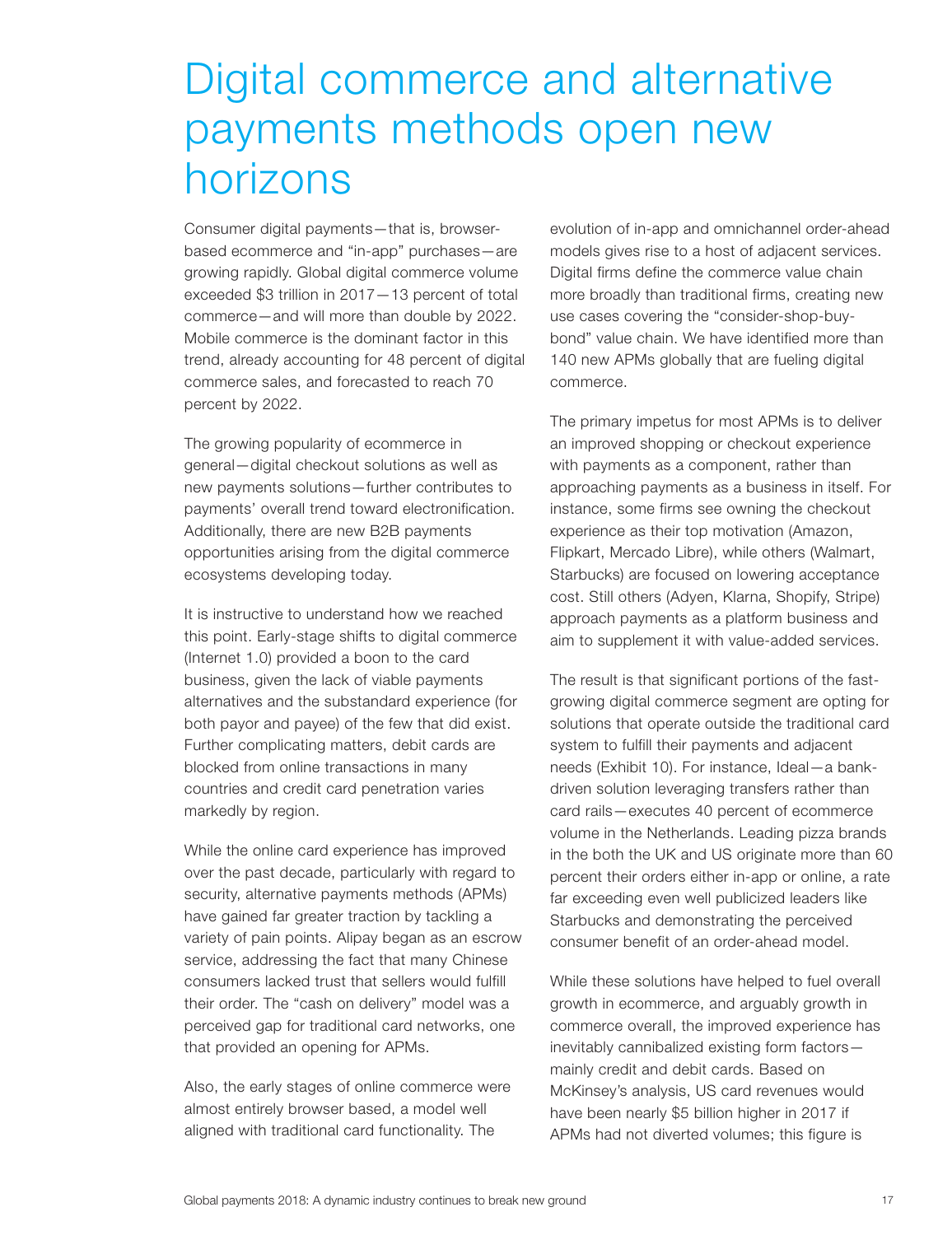expected to grow to as much as \$20 billion by 2022. Similarly, McKinsey analysis indicates that if APM volumes in China were run across traditional channels, banking system revenues would be roughly \$20 billion higher.

Consumers and merchants alike are increasingly embracing app-based commerce and in-app payments. Retailers are ramping up investments in mobile apps with innovative use cases to provide omnichannel shopping experiences for customers. Over 70 percent of US customer journeys are already omnichannel. Mobile apps accounted for more than 30 percent of total

digital commerce volume (as compared to desktop and mobile web browsers) globally in 2017, and are expected to continue strong growth in all regions. Asia-Pacific alone comprises over half of global digital commerce, due to the fast-growing Chinese market, and will continue to deliver robust growth through 2022. Digital wallets are estimated to have added approximately 40 billion to global payments revenues in 2017.

Retail examples blurring the line between onand offline shopping experiences are plentiful. The Gap has launched "virtual dressing rooms"

#### Exhibit 10

**In the US, digital payments penetration is highest among younger users, especially for in-app and online payments.**



**In the past 12 months, have you performed any of these activities?**

1 N= 18-34 (283); 35-54 (396); 55 and up (422); total (1,101)

<sup>2</sup> Buy things and/or pay for services using a retailer's app on my device (e.g., Amazon, Starbucks, Uber).

<sup>3</sup> Buy things through a website on my device (e.g., Target.com).

4 Use my device to pay at retail locations by interacting with a terminal (e.g., Apple Pay, Android Pay, Samsung Pay, LevelUp).

5 Transfer money to friends, family, or acquaintances through an app (e.g., PayPal, Venmo, Square Pay).

Source: McKinsey Digital Payments Survey, 2016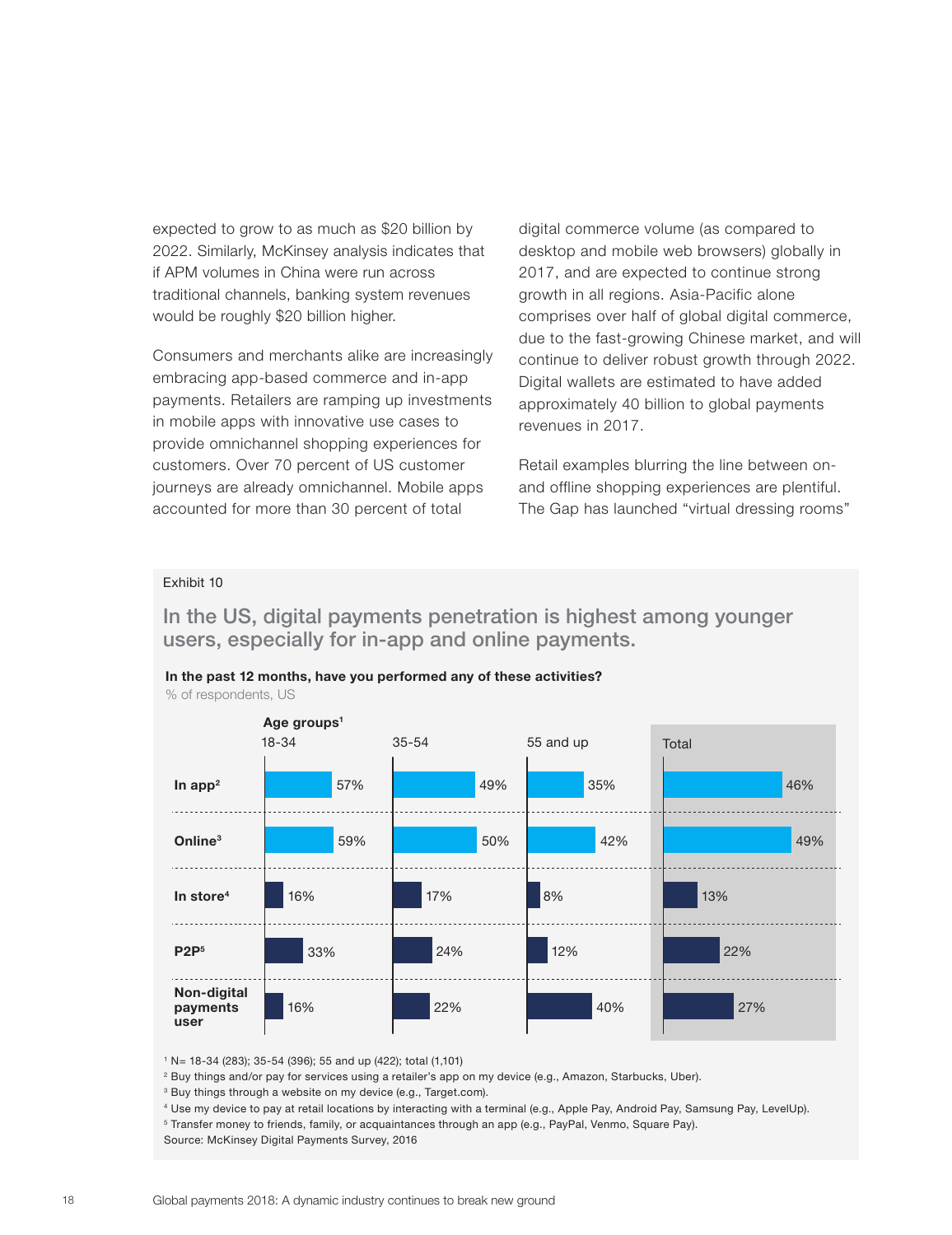for specially enabled smartphones, enabling customers to "try on" clothing in augmented reality before purchasing online. Lotte Smart Shopper, in South Korea, addresses the "last mile problem" through on-site shopping via scanners (without the need to fill a cart), prompt checkout at dedicated terminals, and guaranteed prompt delivery. Hema food stores in China employ e-labeling for fresh produce spanning 3,000 SKUs and 103 countries, enabling efficient price management. Retail Hema outlets double as warehouses and "picking" centers (where staff "shop" for customers), enabling online orders to be delivered within 30 minutes.

The outlook for in-store mobile payments varies significantly by country and region. In the US, inperson use of digital wallets will increase at a 45 percent CAGR to reach \$400 billion in annual flows by 2022.

Another key development is the increasingly cross-border nature of digital commerce. In developed countries, more than half of all retail sales volume is transacted by companies that sell in at least two other countries, pointing to a significant opportunity. Similarly, McKinsey's Digital Commerce Benchmark reveals that of the top 200 US merchants, over 60 percent do business in at least two cross-border markets.

Events that previously had been processed as cross-border retail transactions—and which had also been less frequent—are now processed incountry, with enhanced security and higher authorization rates, creating wholesale payments and cash management opportunities that banks and card companies are well positioned to fulfill.

In several countries, real-time payments systems are fuelling commerce. In Denmark, Mobile Pay, launched as a peer-to-peer system, is now

employed at the point of sale and has developed a digital commerce solution. Solutions such as Sofort in Germany and Ideal in the Netherlands have sprung up to fill the gap, as Alipay has done with Taobao. M-Pesa remains the shining example of mobile penetration, its transaction throughput accounting for 23 percent of Kenyan GDP. Combined, Kenya's six leading mobile wallet providers play a role in facilitating nearly half of GDP. Three-quarters of Chinese digital commerce employs "nontraditional" payments forms like Tencent and Alipay; and this share is expected to reach 85 percent by 2020.

Add to this shift the emergence of solutions like "pay-by-loan," in which instant decisioning enables providers to extend dynamic installment payments offers in real time (a particularly powerful product in regions with limited credit card penetration), and the potential for incremental gains becomes evident. McKinsey's Digital Payments Survey finds that more than one in five US digital shoppers have pursued a digital POS loan to complete a purchase. Millennials are unsurprisingly the most frequent users, but adoption exceeds double digits across all age brackets. PayPal is the most common solution, but Swedish challenger Klarna has developed a solid US following among Millennials.

More than half of overall global purchase volume growth over the next five years will be generated by digital channels. Digital payments will double in volume over the next five years to represent approximately 29 percent of consumer POS payments, with in-app payments exceeding browser based e-commerce by 2021 (with POS "tap and pay" a distant third). Consequently, issuers and networks must ensure brand acceptance across the key digital environments (e-commerce, in-app, "tap & pay" at the POS), particularly for bank wallets.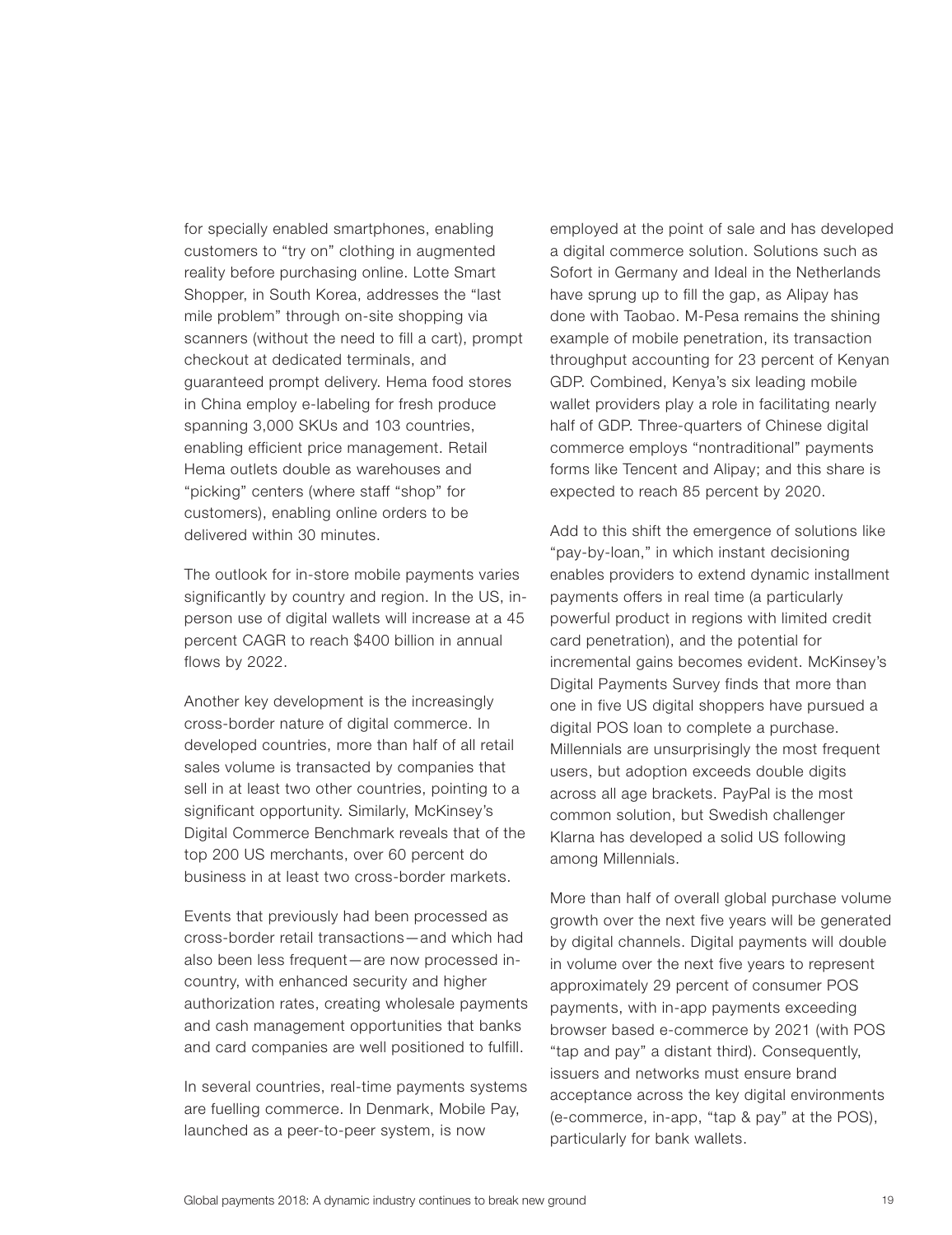**The share of digital volume inaccesible to issuers and networks will increase from 50 to 65 percent by 2021.**



Card issuers cannot afford to maintain their strict focus on the payments event itself while APMs build a broader value proposition across the value chain. We estimate that half of global digital commerce volume is already inaccessible to traditional issuers/networks, with that share potentially growing to two-thirds over the next several years (Exhibit 11). Many of these APMs are bank-led initiatives, however, and the potential to tap into adjacent value-added revenue streams in a rapidly growing market provides ample opportunity.

Many payments service providers and gateways are offering merchants the opportunity to process cross-border transactions locally; for instance, when a Brazilian customer makes a purchase on a Spanish website, the transaction can be authorized and processed in the consumer's home market rather than the seller's. This model improves the consumer experience, and at the same time creates an opportunity to extend the merchant relationship with commercial cash management services such as cash concentration, commercial FX, and hedging.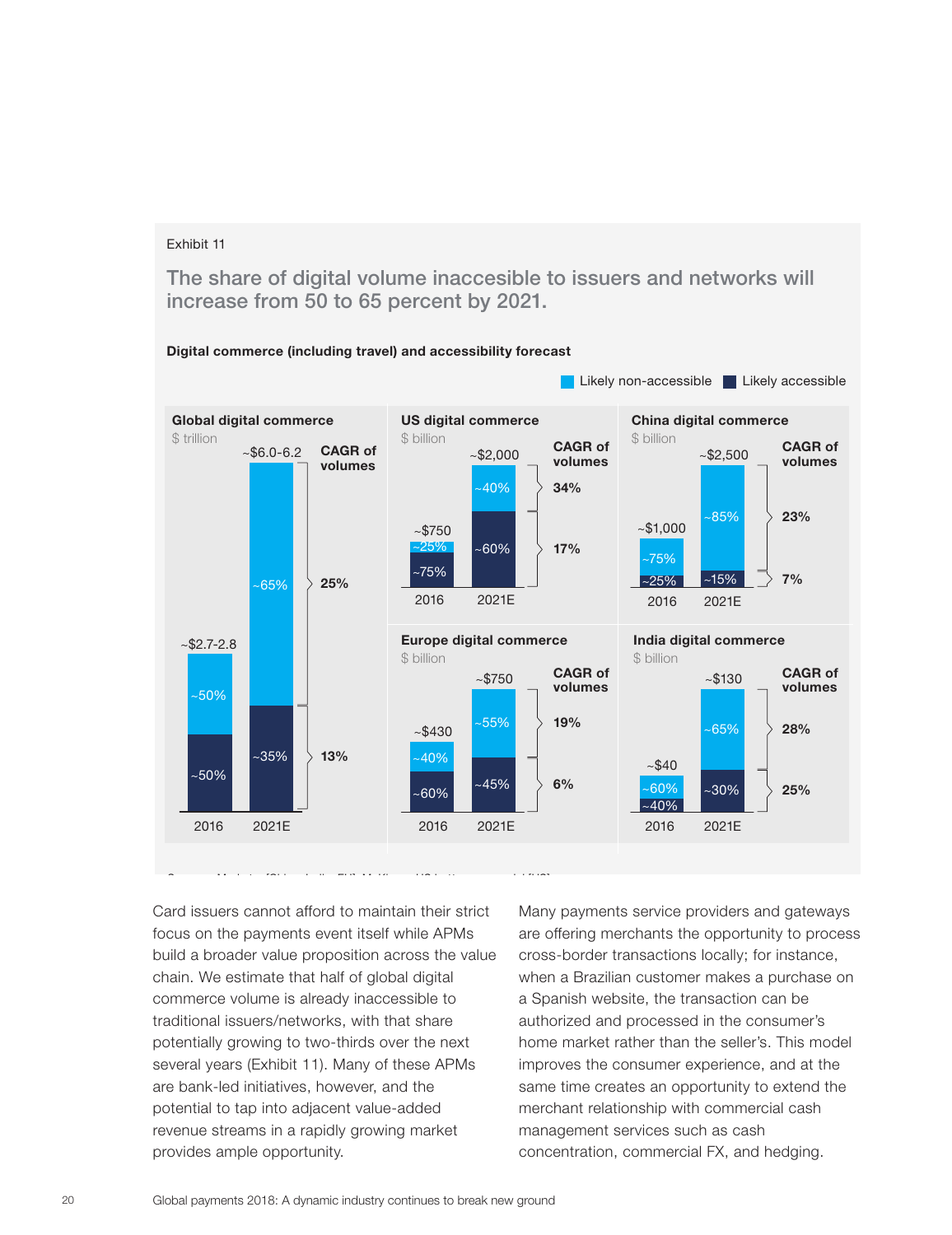# Global transaction banking: Defending the incumbent advantage

Global transaction banking (GTB) is a thriving business, with revenues approaching \$1 trillion in 2017—nearly 50 percent of total payment revenues and half of wholesale banking revenues (Exhibit 12). Institutions apply various definitions to these revenue pools, some focusing on "core" products like trade finance and cash management while excluding the largely liquidityderived inflows that are a byproduct of such services. Both categories are growing nicely; nonetheless, incumbent banks face difficult choices as the pace of digital disruption accelerates across the commercial payments

value chain, with digital attackers and other fintech firms chipping away at barriers to entry.

Banks can safeguard their client relationships, expand advisory services, and strengthen margins only if they take the lead in developing new strategies to address digital disruption in GTB. There is significant risk that banks will cede important aspects of the business to emerging digital challengers if they do not take advantage of recent advances in technology, regulatory changes, and new partnership models.

#### Exhibit 12

**Global transaction banking revenues are estimated at nearly \$1 trillion, or 43 percent of wholesale banking revenues.**



Source: McKinsey Panorama Global Banking Pools; McKinsey Global Payments Map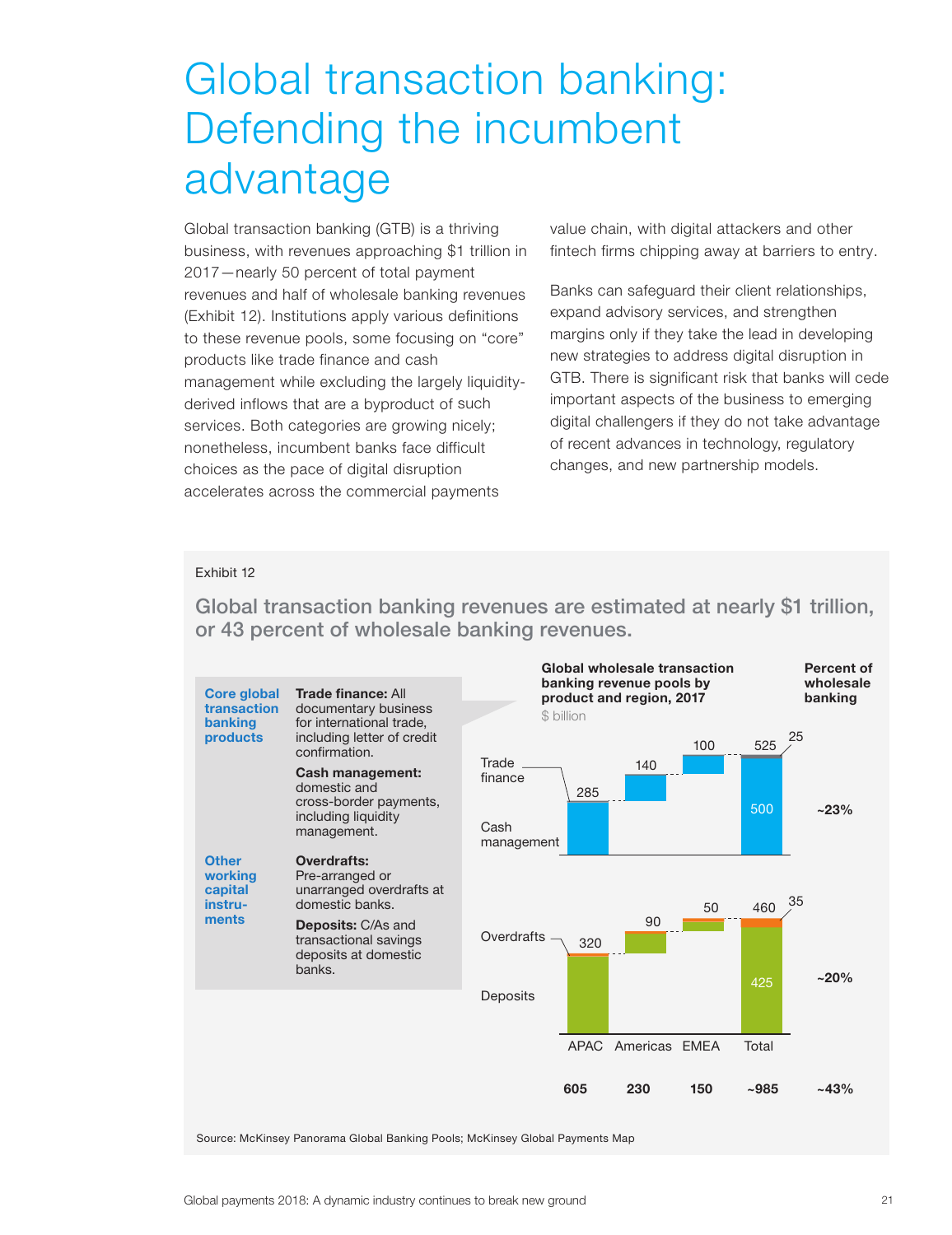Since the financial crisis, global fee-based revenue for core GTB products has grown 9 percent per year. Asia-Pacific is the largest market and is creating the most growth, at 20 percent per year over the past five years. The Americas (5 percent) and EMEA (4 percent) have also performed well.

This growth masks underlying structural shifts, however. The transaction banking industry is facing six main challenges in the short- to medium-term:

■ **Determine who will be the next competitor** in a fast-moving and crowded global digital business buffeted by numerous competitive forces. The number and diversity of organizations competing in the transaction banking market—among them fintechs, digital C2B payments platforms/ecosystems, IT companies, export credit agencies, logistics companies—have risen significantly over the past decade. These firms have distinct objectives and value propositions; the open

question is which will resonate in the

marketplace.

- **Harness the next digital innovation** in a sustainable way, striking a balance between the scarcity of capital and development resources and proliferation of technologies and initiatives. Two innovations in particular merit closer inspection: proprietary and thirdparty automated supply-chain finance platforms and the integration of open banking/PSD2 with real-time payments and advanced analytics.
- **Leverage digital platforms** to meet clients' expectations for a seamless end-to-end experience. Today's transaction banking model is constrained by highly specialized product sales and high-touch processes,

which are ripe for digital disruption. These shifts are particularly evident among SMEs and mid-cap corporations. Banks must approach the market with a coherent ecosystem strategy.

- **Digitize to improve operational efficiencies** to counterbalance pressure on margins, potentially adopting new partnership models. Finding the appropriate partner and best industry model are essential steps.
- **Develop digital services** to create new revenue streams that extend deeper into the payments value chain, applying advanced analytical tools to proprietary data sets.
- **Manage change and attract new talent** to develop an agile culture and evolve toward a "test-and-learn" model of digital innovation to address challenges in execution and an aging workforce. Developing the next generation of GTB leaders will be a key factor in long-term success.

### **Improving the operating model with new technology**

Recent advances such as machine learning, robotic process automation (RPA), natural language processing, and predictive analytics hold the potential to reduce costs and provide the foundation for a new operating model (Exhibit 13). Looking at trade-finance use cases, we estimate that banks can improve productivity by between 30 and 40 percent through well-planned adoption of advanced analytics and artificial intelligence.

The distributed ledger, or "blockchain," stands out as a technology with the potential to catalyze change in these areas. Smart contracts are merely the highest-profile opportunity to leverage blockchain technology in trade finance. Not only do distributed ledgers rely heavily on digital data,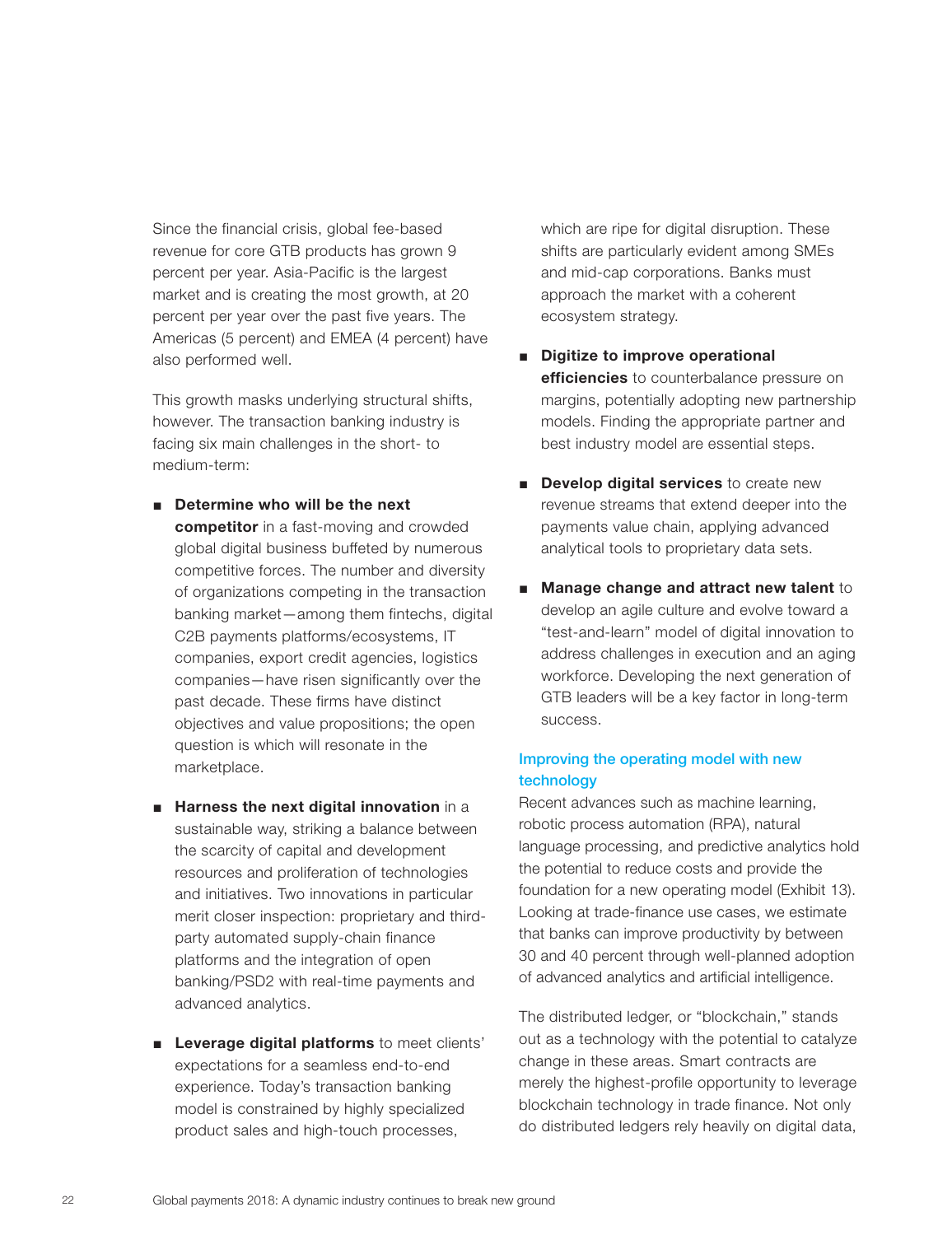but they constitute closed data ecosystems, creating new avenues for bank collaboration, a high-potential area that has long lacked an effective mechanism due to the need for end-toend transparency and integrity.

#### **Boosting sales effectiveness**

While each of these technology levers offers the opportunity for significant operational efficiency improvement, they also afford banks the chance to draft a new blueprint for technology architecture, process optimization, and solutions innovation. This depends on the broad application of predictive analytics to optimize data assets and deliver a commercial payments value proposition that addresses the full scope of customer activity. To be effective, value propositions must be based on a precise understanding customer behavior, emerging service needs, and price elasticity. Banks can use these tools to create value and strengthen relationships. Channel analytics can boost the impact of cross-sell recommendations, with tailored automated communication and digital workbenches to support specialist and relationship manager interactions.

**Estimated productivity increase**

#### Exhibit 13

|                                                                               |                                                                                                                                                                                              | Documentary<br>business | Receivable finance<br>in open account |  |
|-------------------------------------------------------------------------------|----------------------------------------------------------------------------------------------------------------------------------------------------------------------------------------------|-------------------------|---------------------------------------|--|
| <b>Robotic</b><br>process<br>automation                                       | Virtual workforce for automation of repetitive<br>manual tasks<br>Execution of workflow and business orchestration<br>rules                                                                  | 0 -<br>5%               |                                       |  |
| <b>Machine</b><br>learning                                                    | Advanced calculation engines and predictive<br>analytics to automate support for decision-making                                                                                             | $55 -$<br>60%           | $15 -$<br>20%<br>$30 -$               |  |
| <b>Artificial</b><br>intelligence/<br>natural<br>language<br>processing       | Automated processing of structured text through<br>NLP/document digitization for the end-to-end<br>process, including data extraction, document<br>classification, verification, and storage | $35 -$<br>40%           | 40%<br>$15 -$<br>20%                  |  |
| <b>Smart</b><br>contracts<br>and other<br>distributed<br>ledger<br>technology | Smart contracts through distributed ledger<br>technology can allow for full end-to-end<br>transparency for all participants                                                                  | $\mathbf{0}$ -<br>5%    |                                       |  |
| $1000 = 20.400$                                                               |                                                                                                                                                                                              |                         |                                       |  |

### **New technologies could reduce costs significantly and provide the foundation for a new operating model.**

**100% = 30-40% productivity improvement**

1 DLT also facilitates syndicated participation of third-parties in open account transactions (e.g. credit insurers, export credit agencies) improving not only operations but also risk profile.

Source: McKinsey Panorama Global Banking Pools; McKinsey Global Transaction Banking Service Line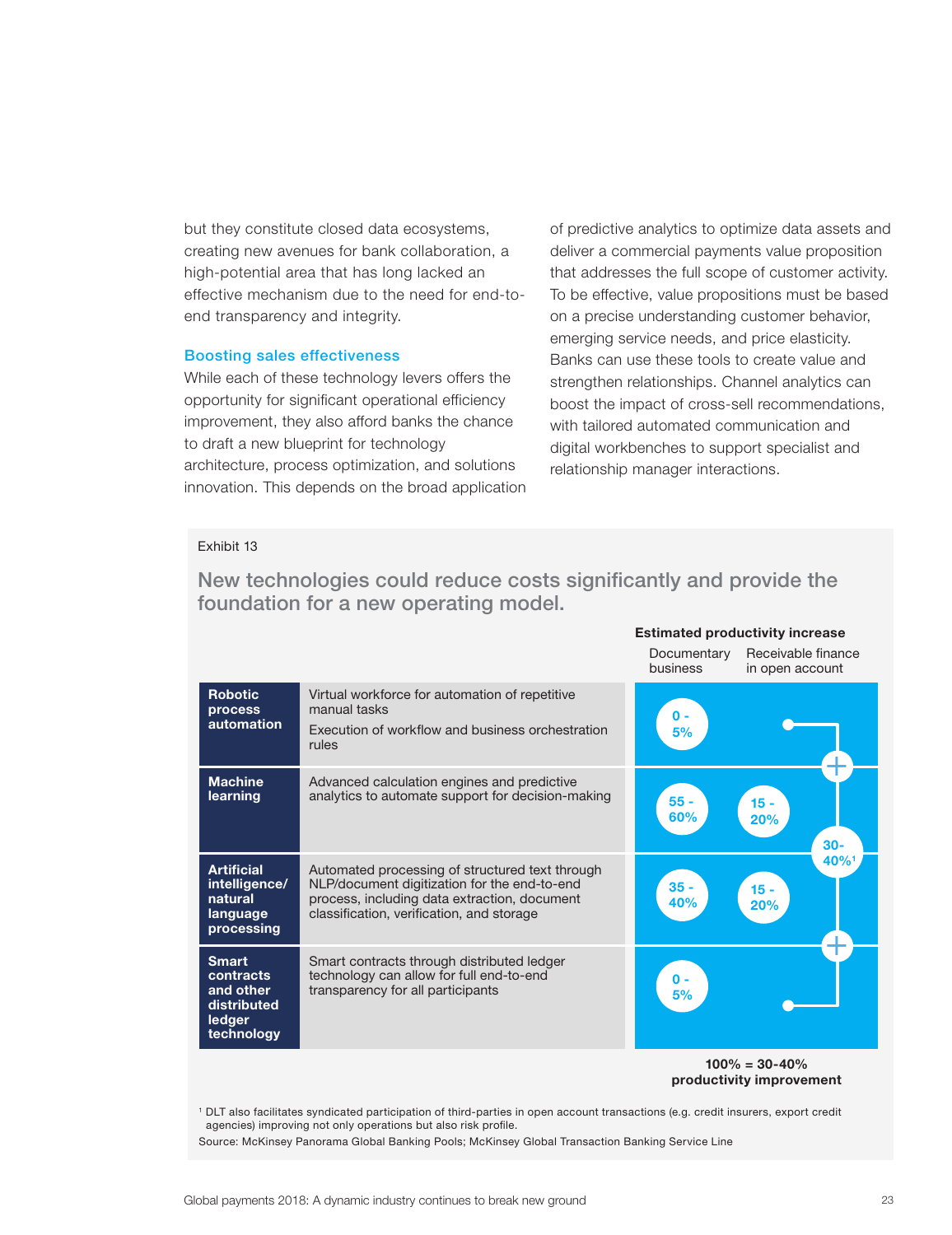While transaction banks often struggle to craft a holistic data strategy, large digital ecosystem firms capitalize on data reserves and predictive analytics to build scale rapidly in new markets. Digital challengers, including B2B logistics providers and B2C retailers, are chipping away at profitable links in the financial supply chain and seeking to own client relationships. We believe that the winners will act decisively to address the needs of an increasingly diverse market of SME, mid-corporate, and large corporate clients at varying stages of the digital transformation. Laggards will be left with the unprofitable pieces of clearing and settlement systems.

The pace of digital disruption is accelerating across all components of the GTB value chain, placing traditional business models at risk. If they fail to pursue these disruptive technologies, banks could become laggards servicing less lucrative portions of the value chain as digital attackers address the friction points. To avoid

this fate, banks must embrace digitized transaction banking with a goal of eliminating discrepancies, simplifying payments reconciliation, and streamlining infrastructure to operate profitably at lower price points. They must take proactive strategic steps to leverage their current favorable market position, or watch new market entrants pass them by.

Banks and fintechs have shown increased willingness to collaborate in bringing these new solutions to market, as opposed to engaging in market-slowing and costly head-on competition. Both parties bring meaningful knowledge and expertise to the table—banks with compliance platforms, network infrastructure, and established data-rich client relationships, fintechs with agile development capabilities and fresh perspectives on meeting customer expectations. This powerful combination will serve to speed the realization of benefits for all in a changing business scenario.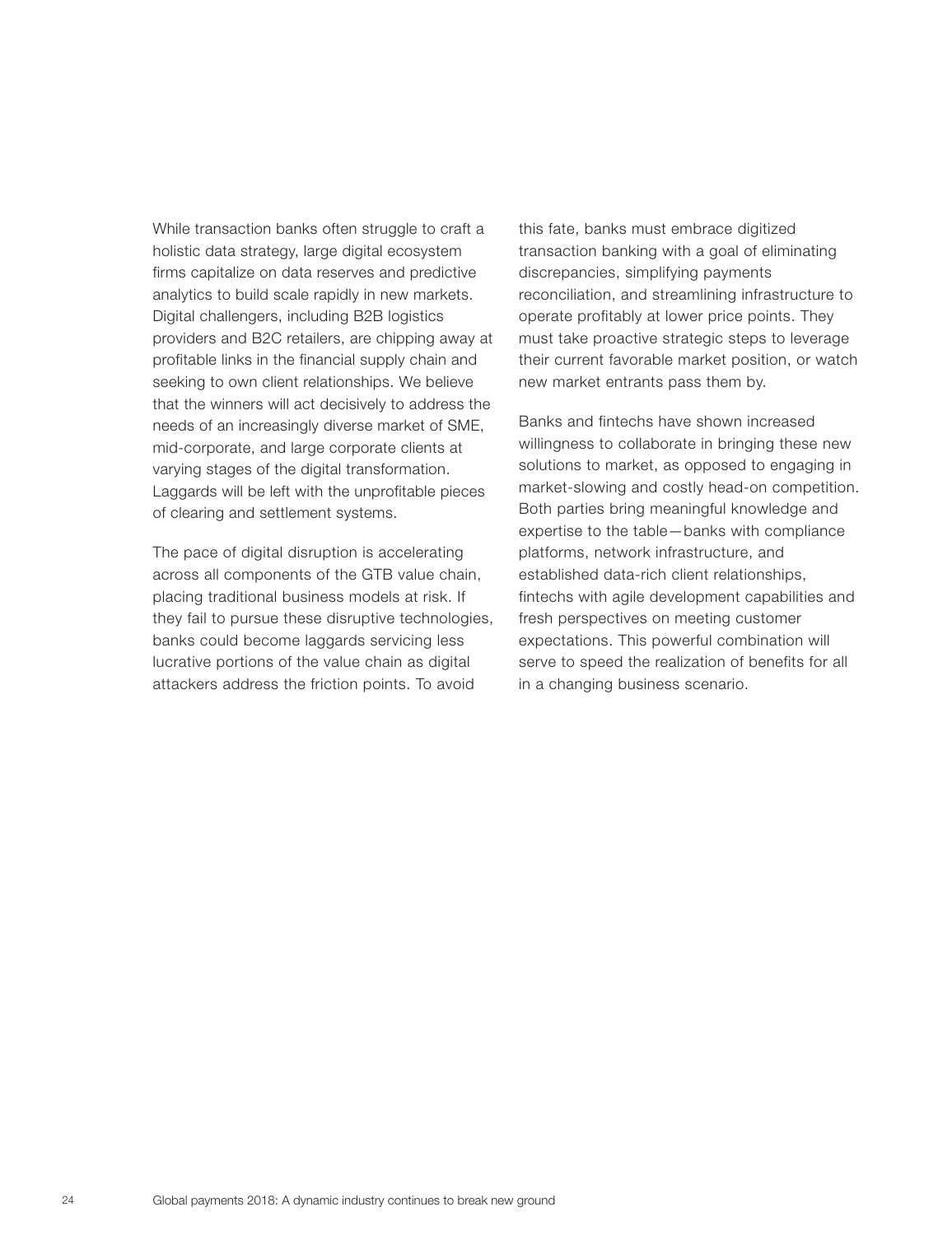# **Contact**

For more information about this report, please contact:

#### **Philip Bruno**

Partner, New York philip\_bruno@mckinsey.com

### **Olivier Denecker**

Partner, Brussels olivier\_denecker@mckinsey.com

### **Marc Niederkorn**

Partner, Luxembourg marc\_niederkorn@mckinsey.com

#### **Madhav Goparaju**

Senior Expert, Chicago madhav\_goparaju@mckinsey.com

### **Sukriti Bansal**

Knowledge Expert, Gurgaon sukriti\_bansal@mckinsey.com

*The authors would like to acknowledge the contributions of Aaron Caraher, Octavio Gonzalez, Reema Jain, Vishakha Khemka, Baanee Luthra, Pavan Kumar Masanam, Tamas Nagy, Glen Sarvady, and Michelle Zhou to this report.*